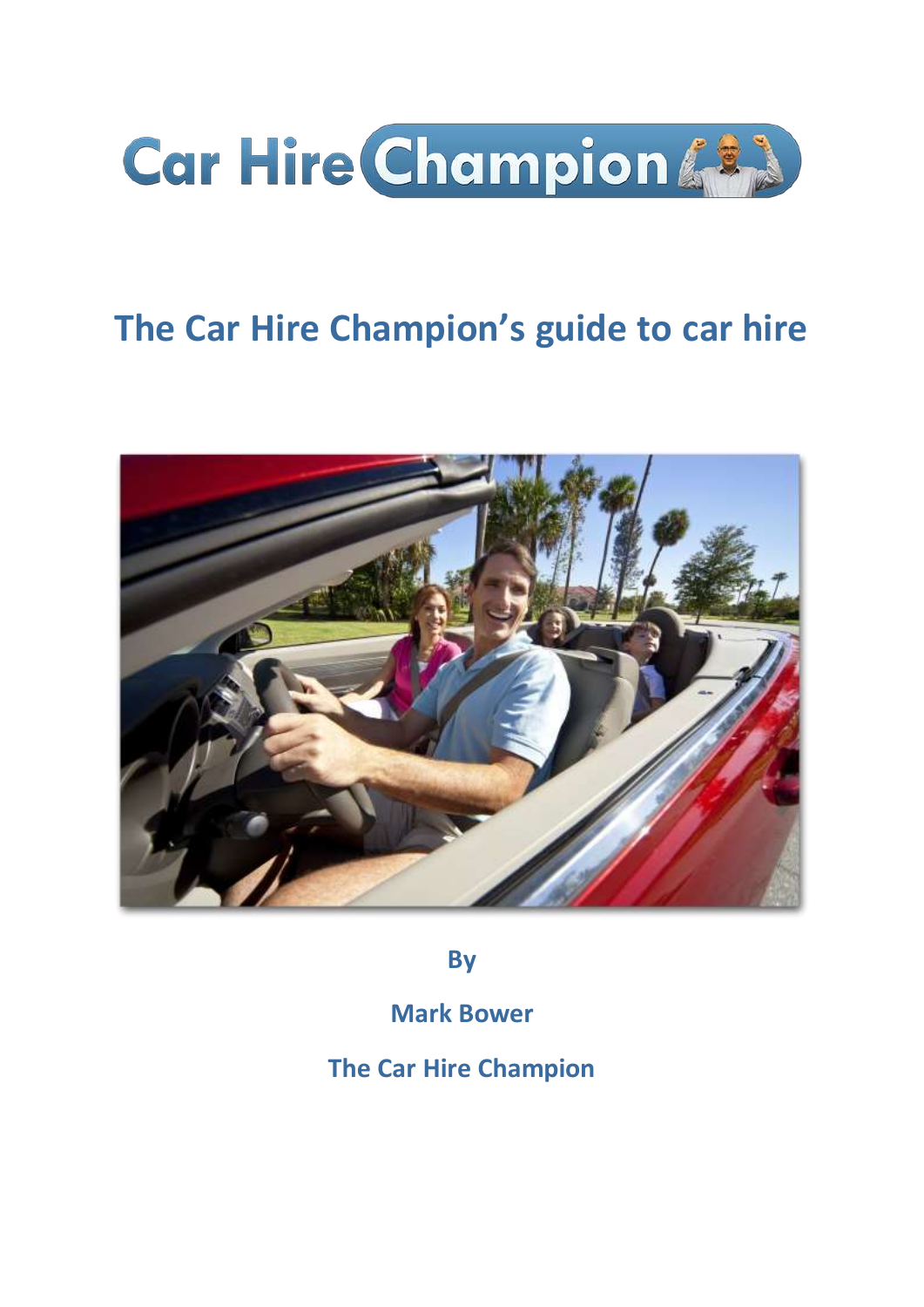# **The car hire champions' guide to car hire**

# **At Moneymaxim we believe in sharing our knowledge**

Hi, I'm Mark Bower and over the past five years I've helped a quarter of a million people in their search to find great value, fair and hassle-free car hire – now I'm going to share everything I've learnt over that time with you.

The aim of this guide is to give you the knowledge to hire cars with confidence – that even if you are faced with a situation that might potentially ruin your holiday, such as your rental car being stolen, you know how to protect yourself fully.



I certainly don't want you to be put off car rental – having the use of a car on holiday can make all the difference to how much enjoyment you have, and the vast majority of car hires pass off without incident. But, as any quick search on the internet will tell you, a combination of greedy companies, unscrupulous operators and sharp marketing practices can leave the unwary at risk of an unexpected shock.

Follow our guidance and you can be sure to look back on your next holiday with a warm glow of satisfaction – both at the great time you've had and how your forward planning for your car rental paid off.

Happy driving, happy holidays!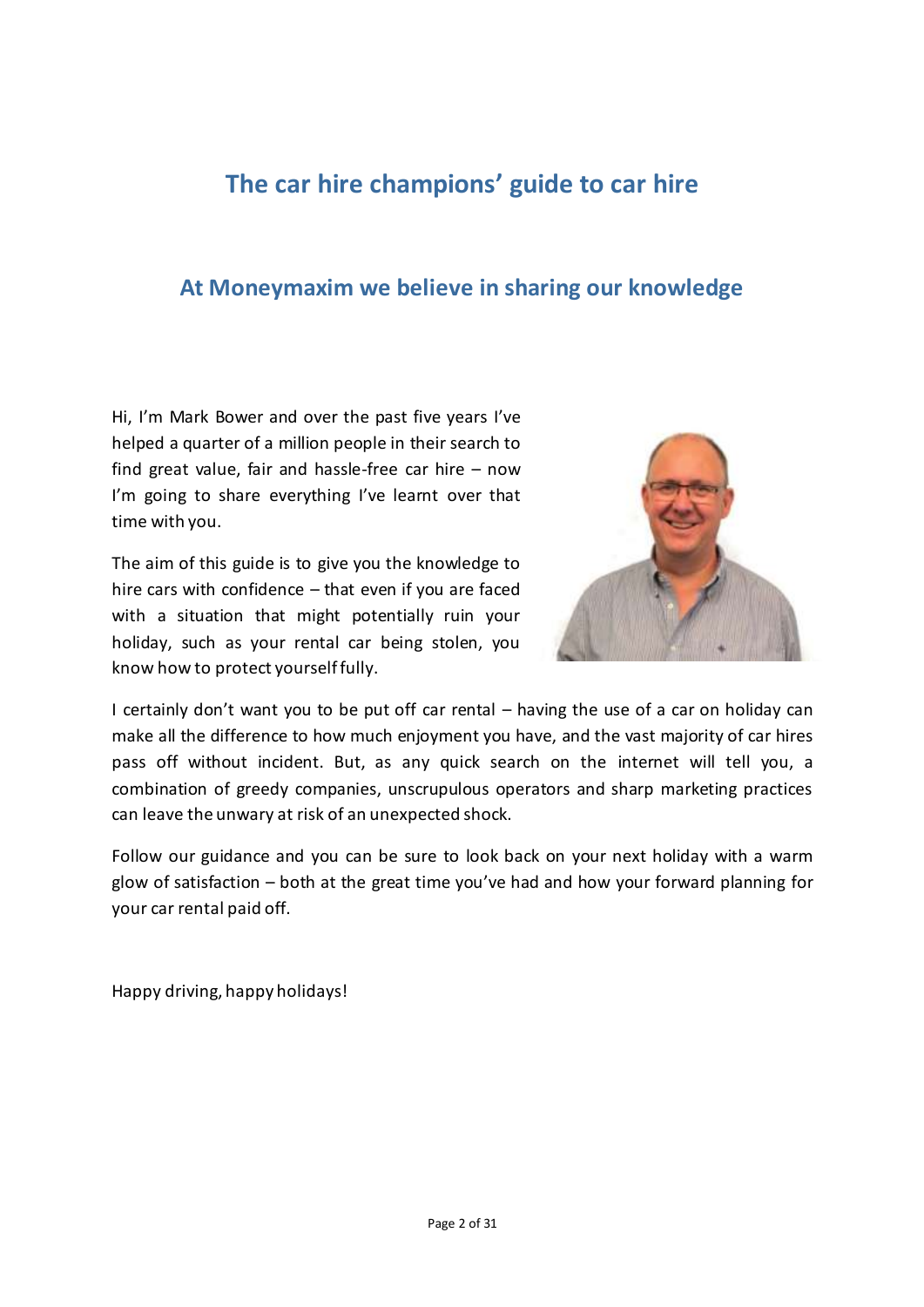# **Index**

| Why should you hire a car        | 4  |
|----------------------------------|----|
| Planning to book a rental car    | 6  |
| Booking your hire car            | 13 |
| Understanding car hire insurance | 17 |
| Car hire extras                  | 21 |
| Rental car fuel policies         | 23 |
| Collecting your hire car         | 24 |
| Driving your hire car            | 27 |
| Returning your car               | 28 |
| Post rental notes                | 29 |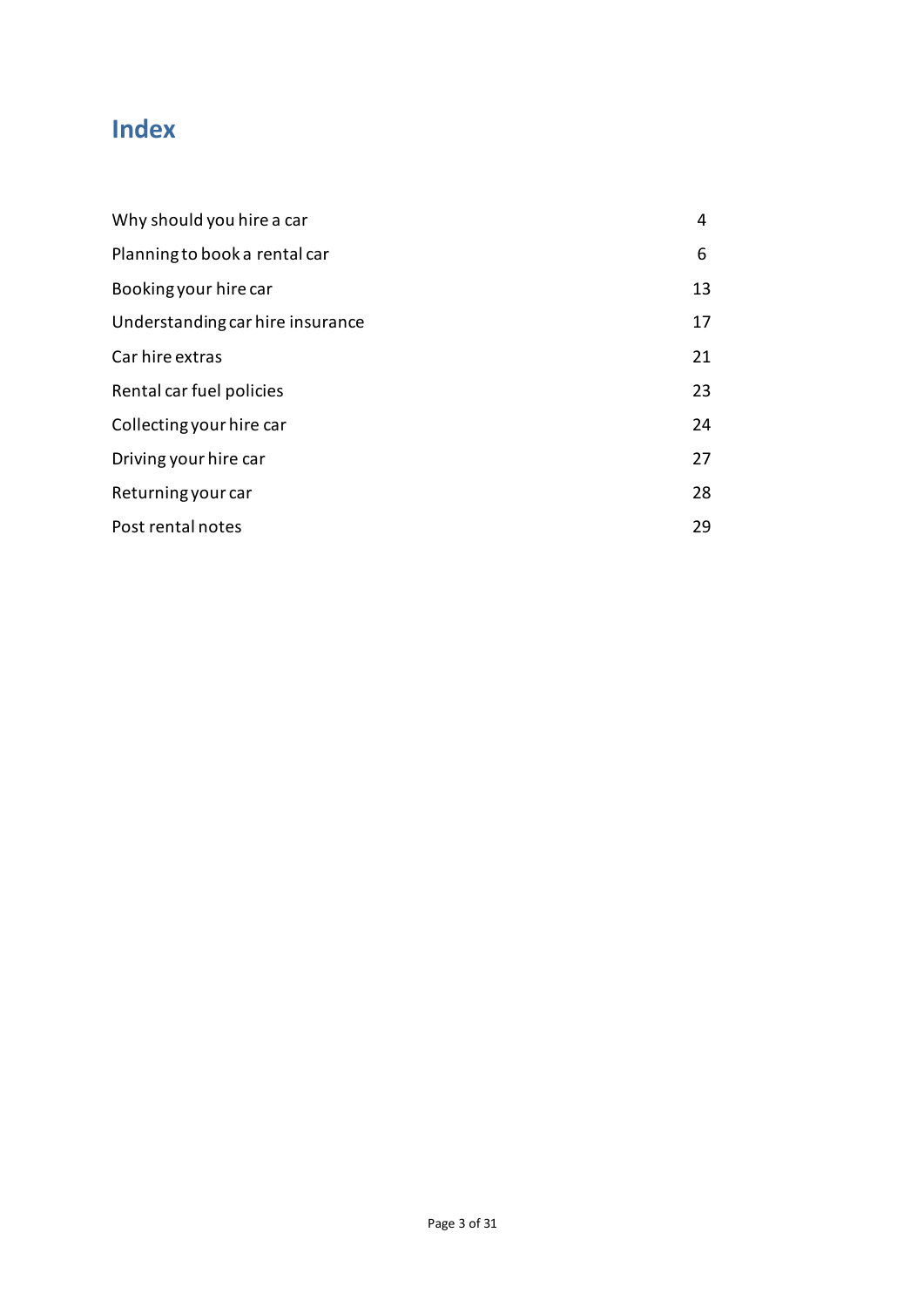# **Why hire a car?**

Everyone looks forward to their holidays, and planning them is part of the pleasure. For many car hire is integral to those plans.

With a car you can explore new areas and immerse yourself in local culture. Greater independence means you can escape the crowds, renting villas or apartments well off the beaten track, or make your holiday even more interesting by staying in several locations or touring. It means you're in charge of what you do, whether it's pottering around ancient monuments, lazing on deserted beaches or dashing from one ski resort to the next – without relying on public transport or waiting for the last passenger to join the tour coach.

There are smaller benefits, too. You won't be forced to leave your resort hours earlier than you need to return to the airport. And forget grabbing a stale sandwich from the airport café when you can plan your journey and stop off for a relaxing lunch in a local taverna isn't that a much nicer way to end your holiday?!



Car hire can also save money  $-$  especially if you are travelling as a family or in a group. Individual tickets on public transfers add up, whilst private transfers can be prohibitively expensive. A rental car can be a really cost effective way of reaching your resort and then getting around while you're there.

These are just a few of the great reasons to hire a car.

But over the last few years booking a rental car has become a daunting process for many as rental companies seek to maximize theirincome from unwary customers.

# **Why say no to car hire?**

It's probably fair to say that hiring a car is not for everyone. Here are just a few reasons why you might decide that it's not for you:

**Licence requirements**

Car hire companies insist on a reasonably clean licence. If yours has a chequered history you may find the process difficult or even impossible. This is particularly the case if you have had a drink drive conviction.

**Nervous drivers**

If the very idea of driving on the other side of the road and experiencing unexpected behaviour from other road users turns you to jelly it would be quite understandable if you prefer to rely on other means of transport.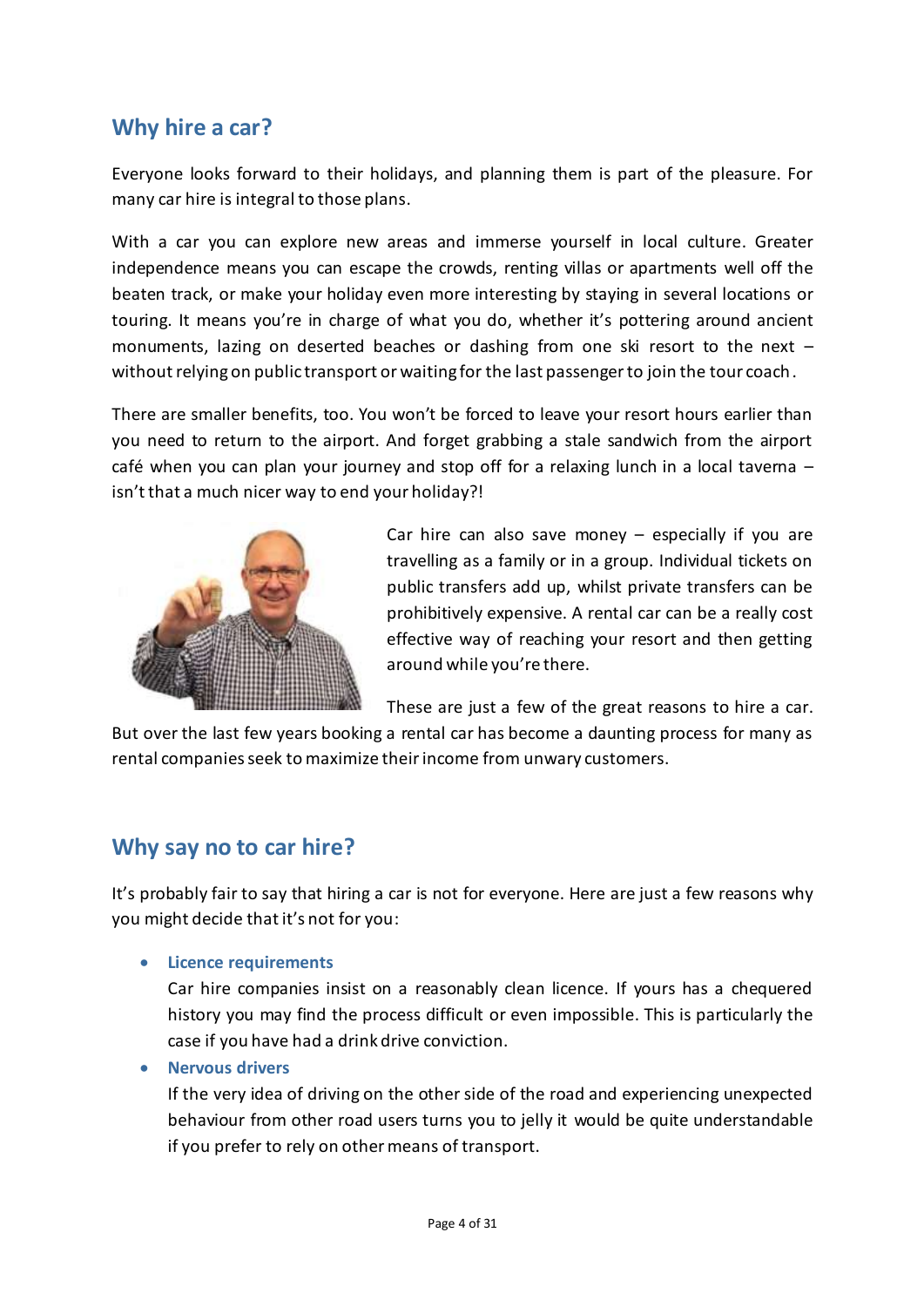#### **Age Supplements and Experience Restrictions**

You may find your options for car rental are limited, or very pricey, if you are under 25. It's well worth still looking though, as rules and prices do differ from country to country. Those under 21 or whose license is less than a year old will find it even more difficult.

#### **Good public transport**

In some locations public transport is the obvious way of getting around. There is no point in paying to rent a car and then having to leave it parked in a city centre for your entire trip.

But let's assume that you do want to hire a car for your holiday…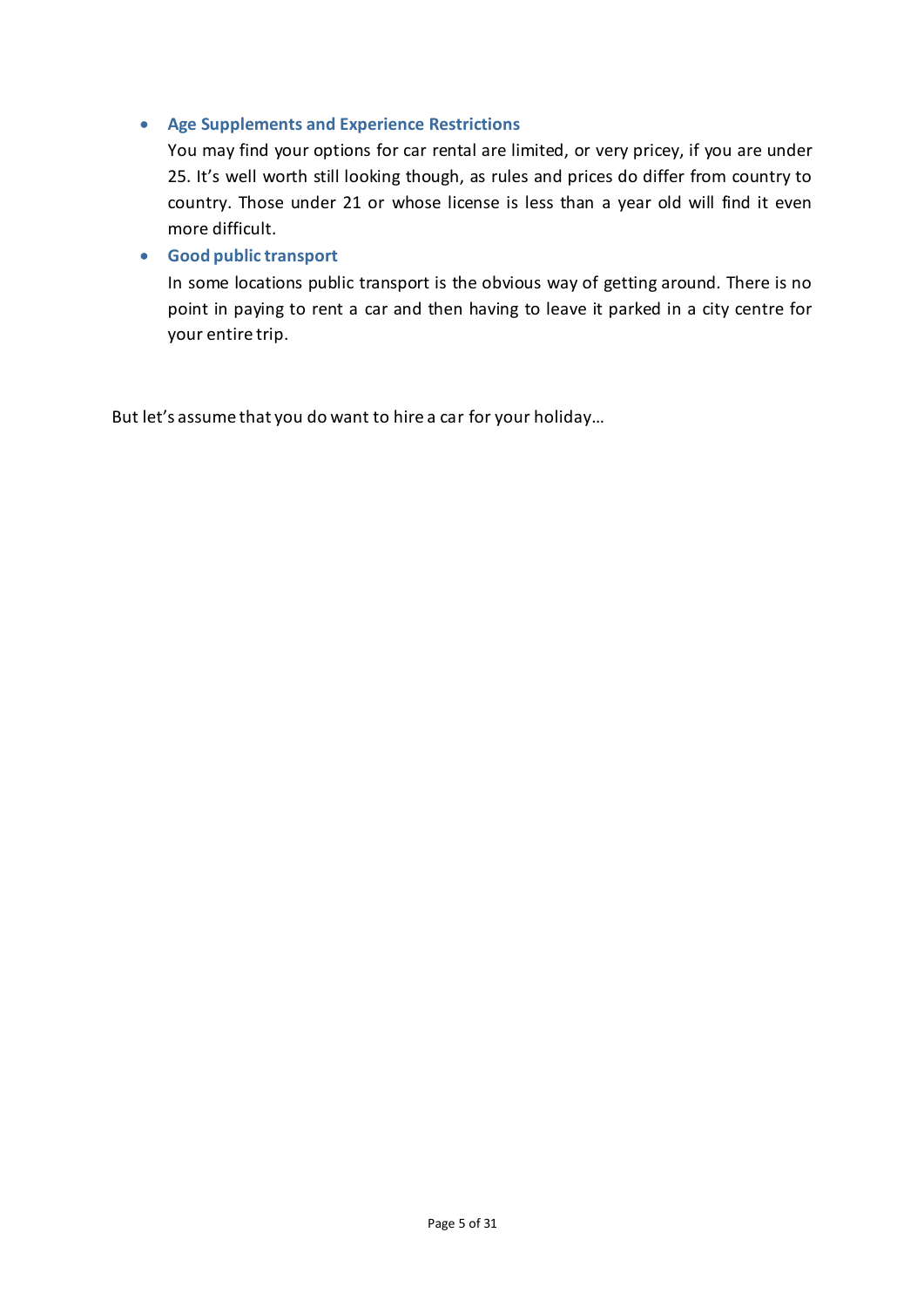# **Planning your car rental**

# **Why do you need a car?**

The first consideration has to be why you need a vehicle. It could simply be to get you to and from your resort – in which case you're probably looking for the smallest vehicle that will fit you and your luggage.

If, however, you are planning a touring holiday, and will be spending many hours in your vehicle, size matters. If you're going on a sporty holiday, such as skiing or scuba diving trip, you may need sufficient space for your equipment.

It's worth bearing in mind that the size of car you rent will affect not just the headline price but other costs too. For instance, a larger car will probably mean a higher fuel bill, and you may be charged more for extras such as 'Super CDW' or 'Extended Breakdown' packages – all of which need to be taken into consideration.

#### **When to book your car hire**

**Top Tip - The earlier you book the best chance you have of saving**

The general rule is that it is never too early to start looking, although choice widens around 6 months prior to pickup date. Prices tend to start at a base rate, rising as cars get booked up for particular dates. It's very similar to the way airline prices work.

Prices often rise in stages, with larger increases often being seen six weeks and four weeks before the pickup date. If you buy just before these times you can be a winner.

School holiday periods are when car supply doesn't meet demand and prices get ramped up. Conversely between the peak period of late Spring Bank Holiday and the start of July there is less demand so cars can be hired for just a few pounds a day.

If, however, there is a glut of spare capacity rental prices fall away. A hire firm will ensure it has reasonable capacity for a forthcoming season in order to maximise its profits. If political unrest means holidaymakers decide not to visit that country the hire firm may find it has more cars than customers – in such a situation it will slash prices. We saw this a few summers ago in Greece as the economic crisis took hold.

If you think this may apply to your break consider using a broker who offers free cancellation or amendments right up to two or three days before you travel. If prices do fall you can then either cancel and rebook elsewhere or ask your broker to price match the better deal you have subsequently found. Brokers offering this include Auto Europe,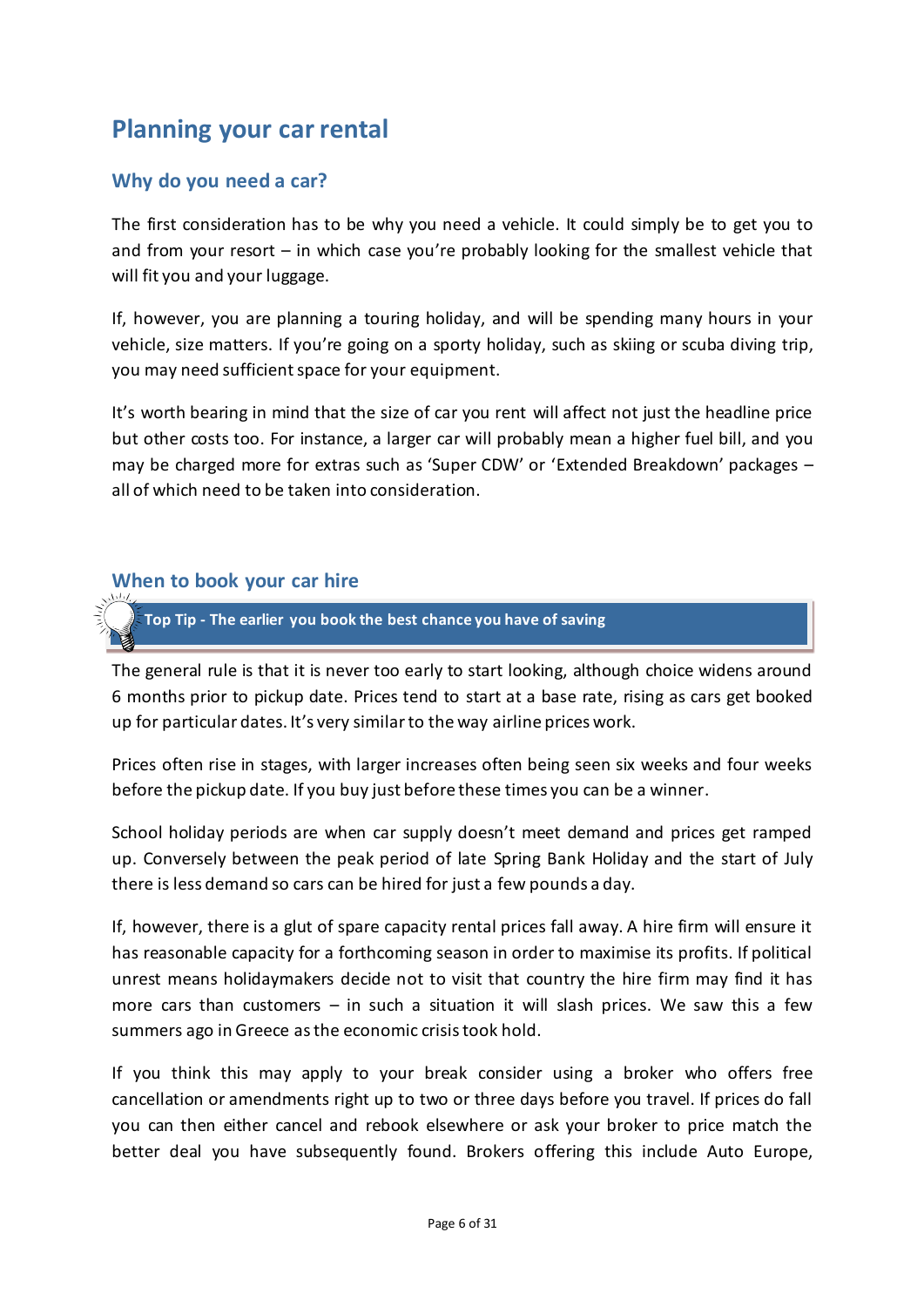Rentalcars and Cardelmar. All three can be found on the Moneymaxim website, where there is a 'Free cancellation' filter which highlights such offers.

### **Choosing your car hire category**

Car hire companies define their cars according to SIPP codes, internationally recognised categories in an industry standard vehicle matrix maintained by **ACRISS**. Why is this important to know? Because most car rental firms will mention a particular make or model but then add the proviso 'or similar'. You may think you've chosen a nice shiny Alfa Romeo for your trip down the Italian Autostrada but are likely to find you've been allocated a Fiat or Kia!

| <b>First</b><br>Character | <b>Vehicle Size</b>   | Second<br>Character     | Number of<br>doors             | <b>Third</b><br>Character | Transmission &<br><b>Drive</b> | <b>Fourth</b><br>Character | Fuel & A/C                  |
|---------------------------|-----------------------|-------------------------|--------------------------------|---------------------------|--------------------------------|----------------------------|-----------------------------|
| M                         | Mini                  | B                       | $2/3$ door                     | M                         | <b>Manual Drive</b>            | N                          | Unspecified<br>fuel, no A/C |
| ${\sf N}$                 | <b>Mini Elite</b>     | $\mathsf{C}$            | $2/4$ door                     | $\overline{N}$            | Manual, 4WD                    | $\mathsf{R}$               | Unspecified<br>fuel, A/C    |
| E.                        | Economy               | D                       | $4/5$ door                     | $\mathsf{C}$              | Manual, AWD                    | D                          | Diesel, A/C                 |
| H                         | <b>Economy Elite</b>  | W                       | Wagon<br>Estate                | $\overline{A}$            | Auto drive                     | Q                          | Diesel,<br>no<br>A/C        |
| $\mathsf{C}$              | Compact               | $\mathsf{V}$            | Passenger<br>Van               | B                         | Auto, 4WD                      | H                          | Hybrid, A/C                 |
| D                         | <b>Compact Elite</b>  | L.                      | Limousine                      | D                         | Auto, AWD                      |                            | Hybrid,<br>no<br>A/C        |
| $\mathbf{1}$              | Intermediate          | $\overline{\mathsf{S}}$ | Sport                          |                           |                                | $\mathsf{E}$               | Electric, A/C               |
| $\mathsf{J}$              | Intermediate<br>Elite | T                       | Convertible                    |                           |                                | C                          | Electric, no<br>A/C         |
| $\mathsf S$               | Standard              | F.                      | <b>SUV</b>                     |                           |                                | L                          | LPG/Gas,<br>A/C             |
| ${\sf R}$                 | <b>Standard Elite</b> | J                       | Open Air All<br><b>Terrain</b> |                           |                                | $\overline{\mathsf{S}}$    | LPG/Gas, no<br>A/C          |
| F                         | Fullsize              | $\mathsf{X}$            | Special                        |                           |                                | A                          | Hydrogen,<br>A/C            |
| G                         | <b>Fullsize Elite</b> | P                       | Pickup<br><b>Regular Cab</b>   |                           |                                | B.                         | Hydrogen,<br>no A/C         |
| P                         | Premium               | Q                       | Pickup<br>Extended<br>Cab      |                           |                                | M                          | Multi<br>fuel,<br>A/C       |
| $\cup$                    | <b>Premium Elite</b>  | Z                       | Special<br>Offer Car           |                           |                                | F.                         | Multi<br>fuel,<br>no A/C    |
| $\mathbf{L}$              | Luxury                | $\mathsf{E}$            | Coupe                          |                           |                                | $\vee$                     | Petrol, A/C                 |

All the major brands use this matrix.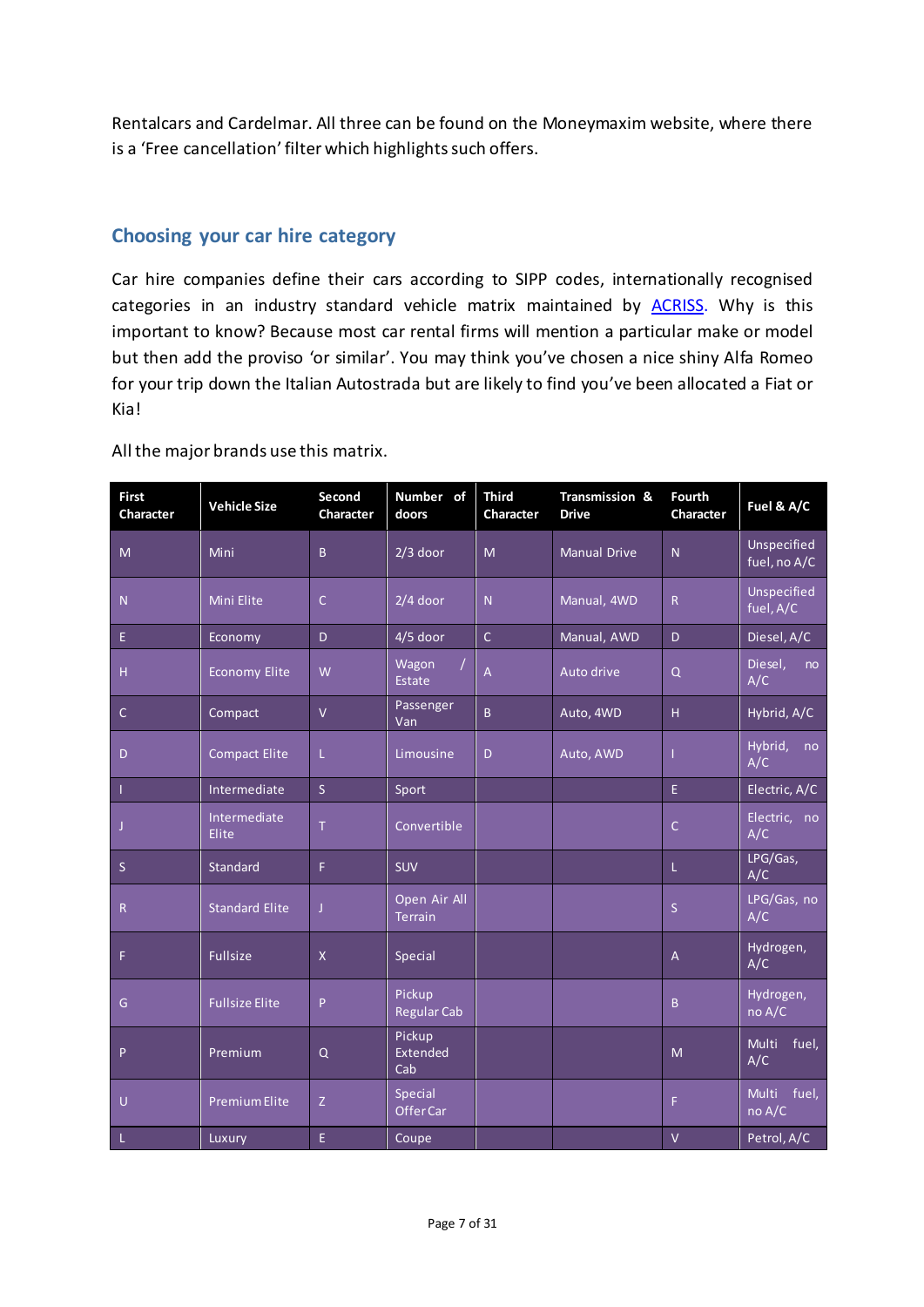| W              | Luxury Elite | M            | Monospace                          |  | Z | Petrol,<br>no<br>A/C |
|----------------|--------------|--------------|------------------------------------|--|---|----------------------|
| $\circ$        | Oversize     | $\mathsf{R}$ | Recreational                       |  | U | Ethanol, A/C         |
| $\overline{X}$ | Special      | H            | Motorhome                          |  | X | Ethanol, no<br>A/C   |
|                |              | Υ            | Wheel<br>2 <sup>1</sup><br>Vehicle |  |   |                      |
|                |              | N            | Roadster                           |  |   |                      |
|                |              | G            | Crossover                          |  |   |                      |
|                |              | K            | Commercial<br>Van / Track          |  |   |                      |

So a CDMR is a compact-sized car, such as a saloon or hatchback, with a manual gearbox, using either petrol or diesel fuel – something like a Vauxhall Astra or a Ford Focus. A CVMR could be a Zafira or a C-Max, with a CWMR being an Astra or a Focus estate.

Most car rental websites allow you to filter on all of the above factors so that you can easily tailor your selection to your personal needs, but don't expect a particular brand or model. If that is an essential part of your decision-making process, consider using a service such as Avis Select, which promises the exact type of car that you've booked – but be aware that this comes at a price.

# **Will I be upgraded?**

**Top Tip - Never pay for an upgrade unless it's at your request** 

Always, always, always expect to get the size of car you've booked. This means it's really important to choose the minimum sized car that will meet your needs. Whilst in all but exceptional circumstances you will be upgraded if the car you've requested is not available, don't bank on it.

The most popular cars are Economy, followed by Compact and Mini. Rental firms hold larger stocks of these vehicles, which mean the chance of an upgrade tends to be lower. The more offbeat your car rental request, the less likely it is that the rental firm will have your car, and the more likely it is that you will be upgraded. Estates are less common and, based on personal experience, it's not unusual to be upgraded from an Astra estate to a Mondeo estate, mid-sized 4x4 or a people carrier.

If the rental firm has to upgrade you because the type of car you booked is not available, you should not be expected to pay more for the base car hire – although higher fuel costs will be your responsibility. If, however, you are offered a voluntary upgrade and you accept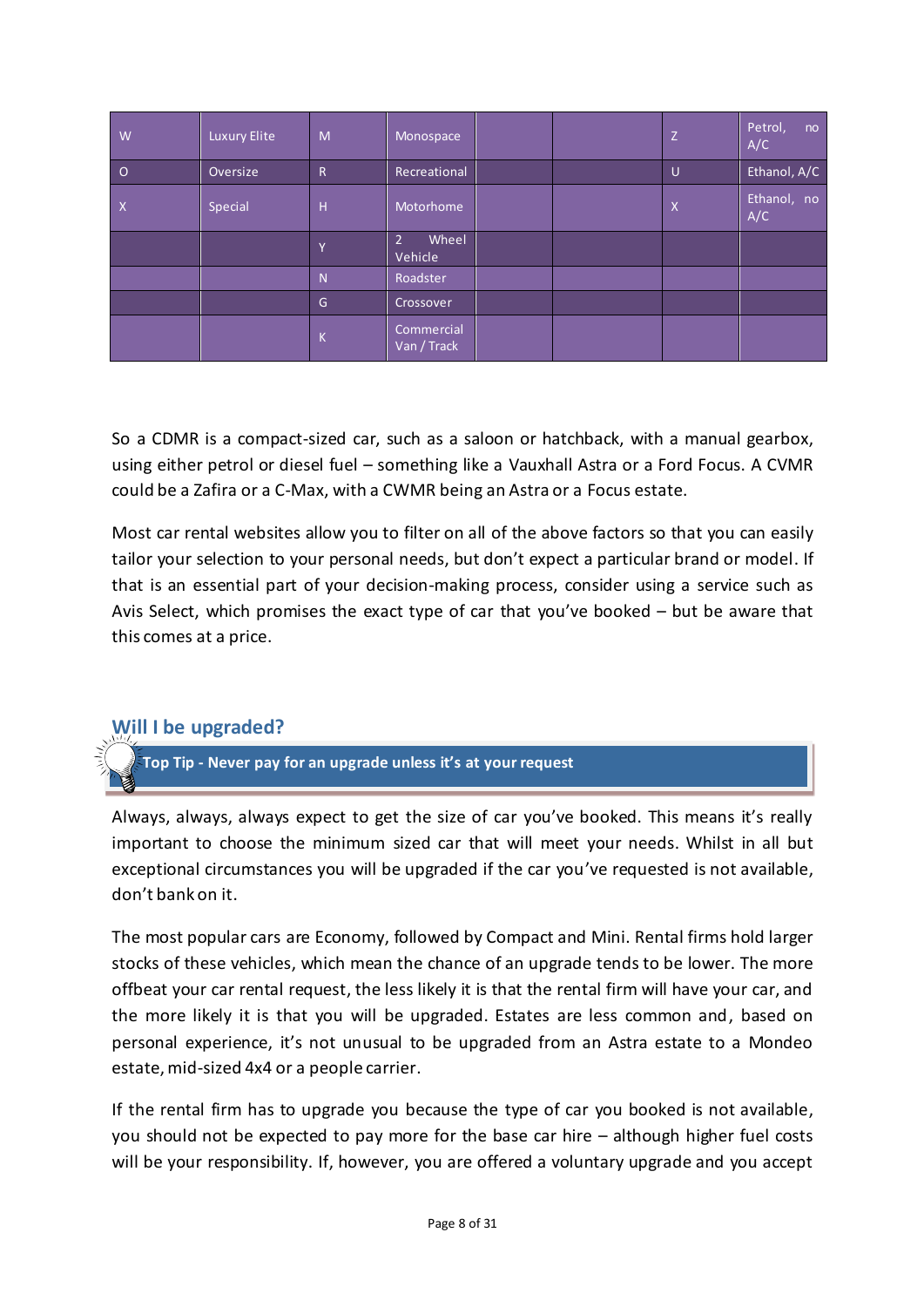it, you could well be faced with paying for the larger car. This sometimes happens when the rental company knows that the car you've booked is in short supply and they are likely to run out later in the day. If they can convince you to accept a voluntary, paid for, upgrade they can avoid giving a free upgrade to another customer later – more money for the car hire firm!

If you're asked the question try to negotiate a free upgrade. Depending on how close to the wire they're running, they may just opt to give you the free upgrade rather than the next customer in the queue!

# **Manual or automatic**

Whilst in Europe there is a premium to pay if you want an automatic car, this does not apply everywhere. In fact, in the USA and Canada it's pretty tricky to find a manual (or shift stick as they are known).

# **Where to collect your car hire**

Car hire is often cheapest where there is the most competition – and normally that means airports. This is despite the fact that airports charge rental firms huge fees just to be there. If you look carefully at the breakdown of your rental agreement you may spot an airport facility fee, which is included to help cover this cost.

Sometimes, the fees are so high that other local locations are a much cheaper option. If you can get from your airport to your hotel or apartment cheaply, it's well worth checking prices of car rental companies nearby. You may also be able to save a day or two's rental this way.

# **On or Off Airport**

Airports are expensive places for car hire companies to rent offices. Therefore some companies take the view that in order to offer the lowest prices it's best to base themselves just outside the airport and shuttle hirers to and from the airport.

The downside is that sometimes there is a delay in getting picked up at the airport, and you need to allow extra time on your return. The upside – normally lower



prices. But if speed and convenience are really important to you pick a company who have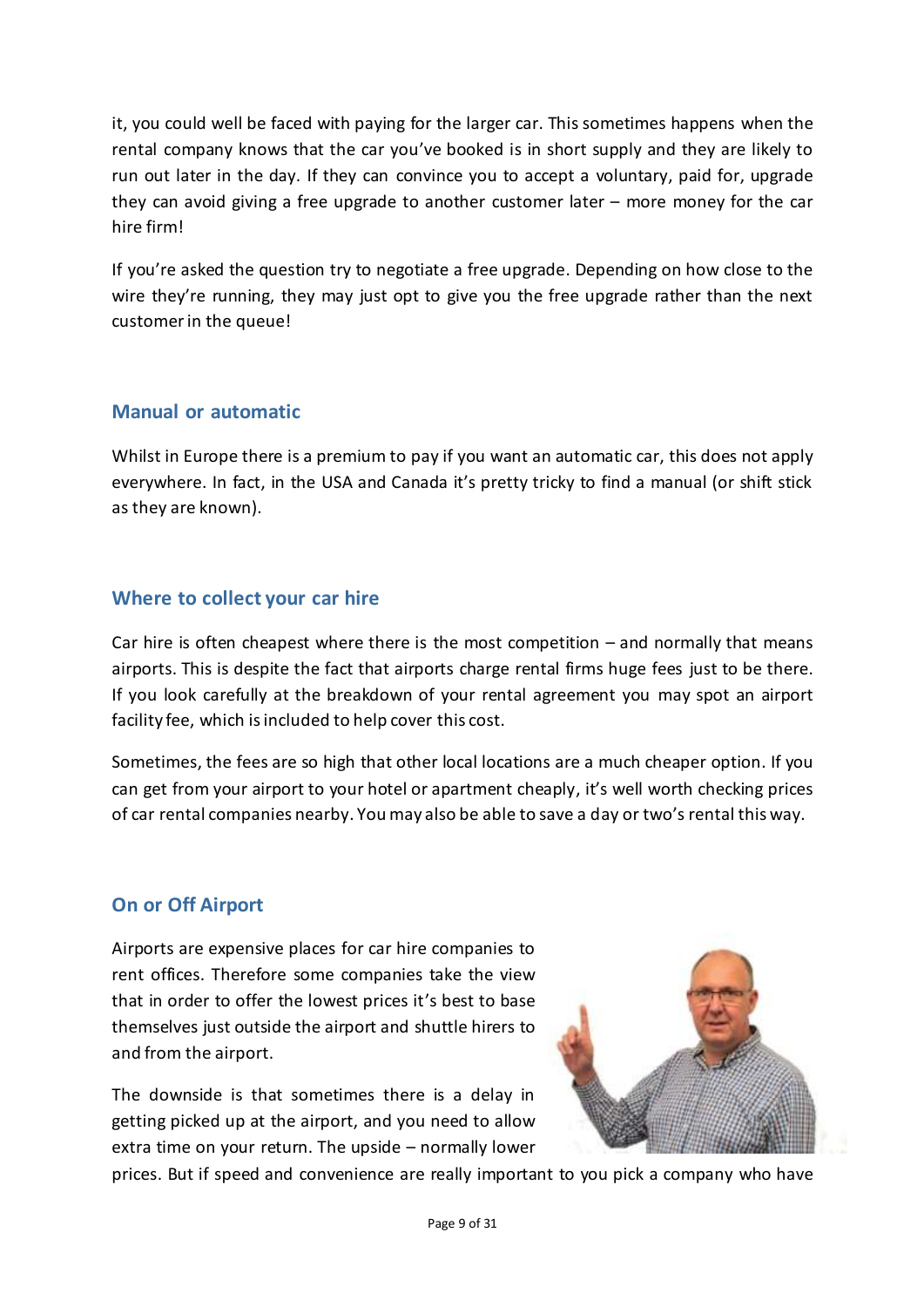an office in the airport terminal. The official airport website will normally tell you which companies are represented there.

Google Maps is really useful for checking just how far you will be travelling to and from an off airport location. If it's a distance do keep your wits about where you are going as you will need to find the office again when you return the car. If you have Sat Nav it's a good idea to set the office address as your home location.

### **Timing your car rental**

**Top Tip – Avoid booking a car for just over a 24 hour period – especially in peak season when you could pay an £30 for half an hours extra hire**

Car hire firms almost always work on a 24-hour clock. So booking from 10.00am on a Monday until 10.00am on a Tuesday will cost you one day's rental – return it at 10.30am and you will pay for two days. So it's well worth timing your rental accordingly. Arranging to return your car back at – or before – the same time you collected it can save an extra day's rental charges.

Rental periods also tend to be cheaper by the week rather than the day. Generally, a week's rental costs the same as five days – so do think about that when booking.

### **Cancellation**

**Top Tip - Having a deal that allows free cancelation up to a few days before pick up is a great bargaining chip you can use if you find a cheaper deal after you have booked**

Some companies will allow you to cancel your car hire without penalty right up to three days before collection. Others will charge a fee if you amend or cancel just 48 hours after booking. Check your travel insurance to see if you are covered in the event of cancellation – if not, or if you prefer the flexibility of being able to cancel or amend, choose a company that has reasonable cancellation terms.

It also means you can ask for your rate to be price matched at a later date if prices fall.

The ability to search for deals that offer free cancellation is a great feature of the [Moneymaxim car hire comparison service](http://www.moneymaxim.co.uk/car-hire). It makes it really easy to see the price differential between deals with and without free cancellation – often it's nil!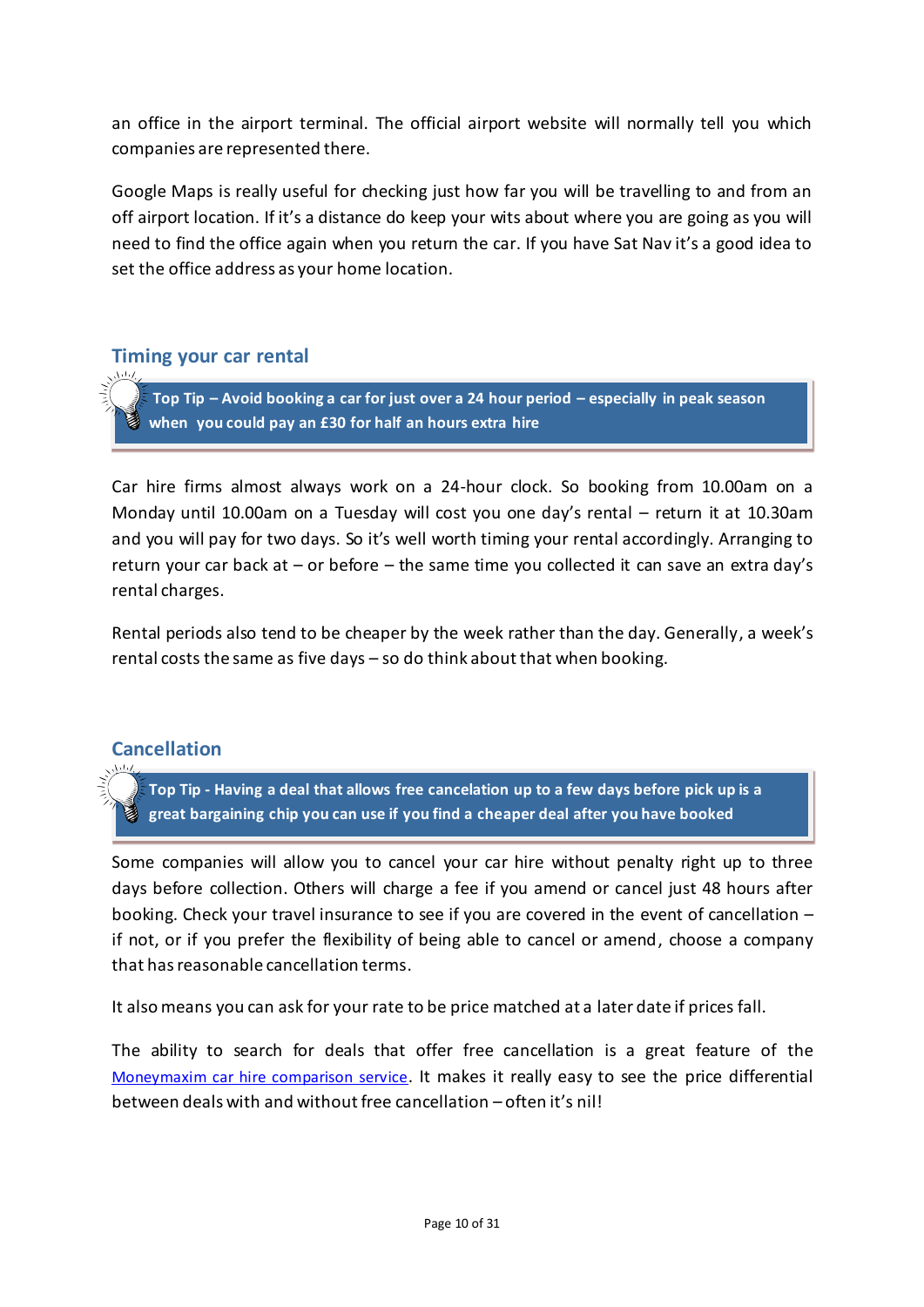# **Credit cards, debit cards and deposits**

#### **Why credit cards are preferred**

**Top Tip - If you have the option and no fees are involved it always make sense to use a credit card for car hire.**

Car rental firms are lending expensive cars to people they don't know, often from other countries and difficult to track down if they disappear. So it's not unreasonable that they want to have some hold over their customers.



This 'hold' normally comes in the form of a preauthorisation on a credit card. Basically, the rental firm 'reserves' a portion of the available credit on your card so that, in the event of an incident, they can charge you for any costs. It protects them of course, but it also protects you; credit cards come with automatic consumer protection, which means you can challenge an unauthorised debit to your card through your card issuer. For more information on this see our article on

credit card protection on car rental agreements on the [Car Hire Champion website.](http://www.carhirechampion.co.uk/car-hire-protection-when-booking-a-car-hire)

Generally, car hire companies don't like debit cards. Pre-authorisation isn't an option, so that if the firm wants to take a deposit they have to remove cash. This means:

- extra administration
- higher card processing fees
- disgruntled customers if, due to exchange rate changes, the amount credited back doesn't match the amount debited
- general irritation that money the cardholder was planning to spend on their holiday is not available to them.

And needless to say, the least preferred option is cash deposits. Cash means all sorts of risks for a rental company, from security concerns to staff fraud.

#### **What can I do if I don't have a credit card?**

Credit cards don't suit everyone, but if you need a rental car and applying for a credit card is an option this is the best way forward. The Post Office Credit Card has a low credit rating threshold, making it easier for anyone who hasn't built up a credit history to obtain one. And it doesn't charge a 'loading' for overseas purchases, giving a typical saving of around 3% on every payment made abroad over the majority of UK credit cards.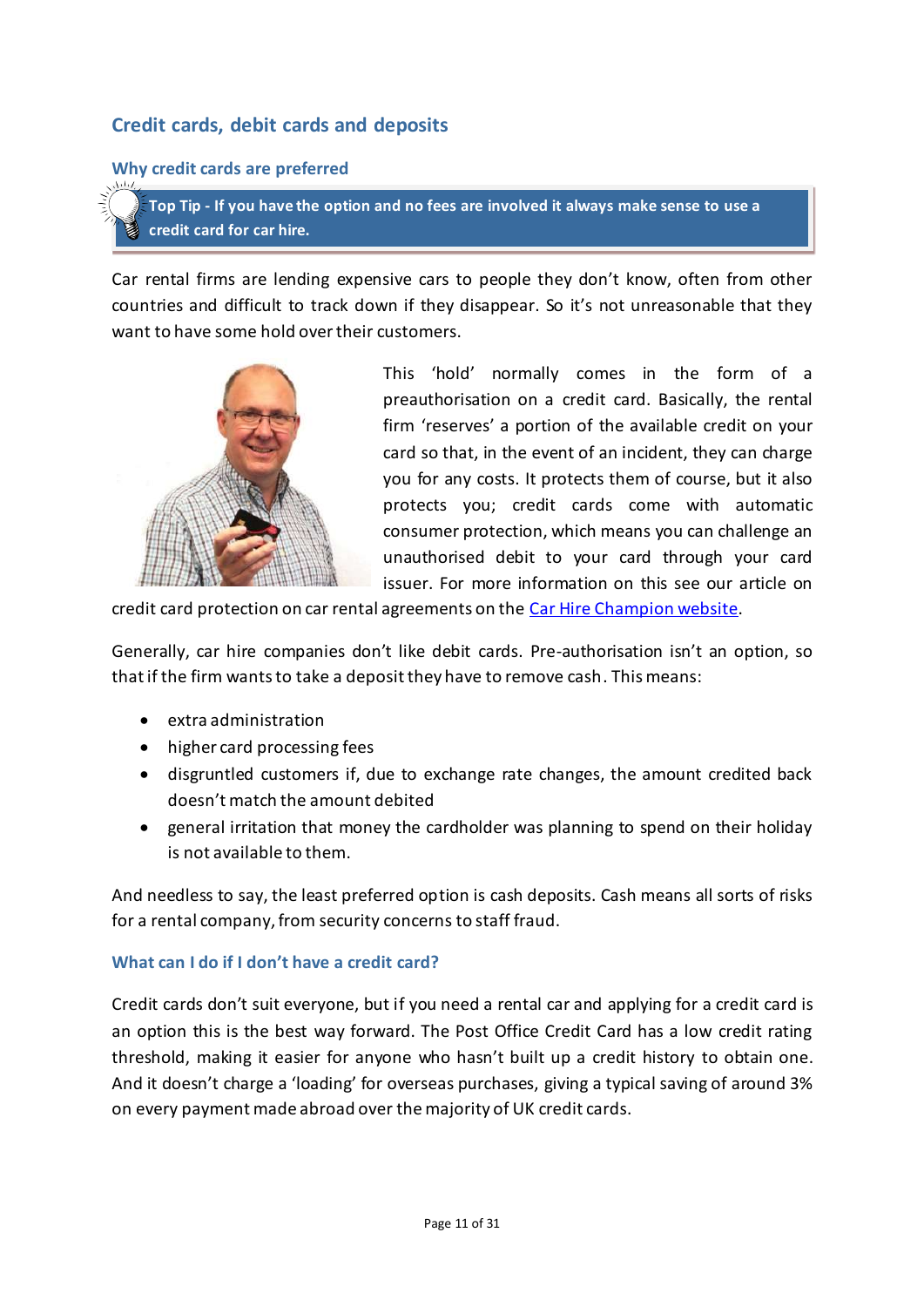More details on this and other cards that are good to use abroad can be found on the [Moneymaxim](http://www.moneymaxim.co.uk/credit-cards-good-for-use-abroad)website.

If a credit card isn't an option, look for a company that will accept debit cards. Avis, for example, will accept them in most countries (Ireland, Belgium, Luxembourg, Portugal and Spain are notable exceptions). They have more details on their website. Local car rental firms may also accept debit cards. However, do check for any extra conditions that may apply. It's not unusual to discover that the car hire firm's own excess insurance becomes a mandatory



requirement – which can make your car rental around £100 more expensive than it need be.

Be aware that 'Prepaid' Credit Cards are very rarely accepted, again because preauthorisation is not an option on these cards.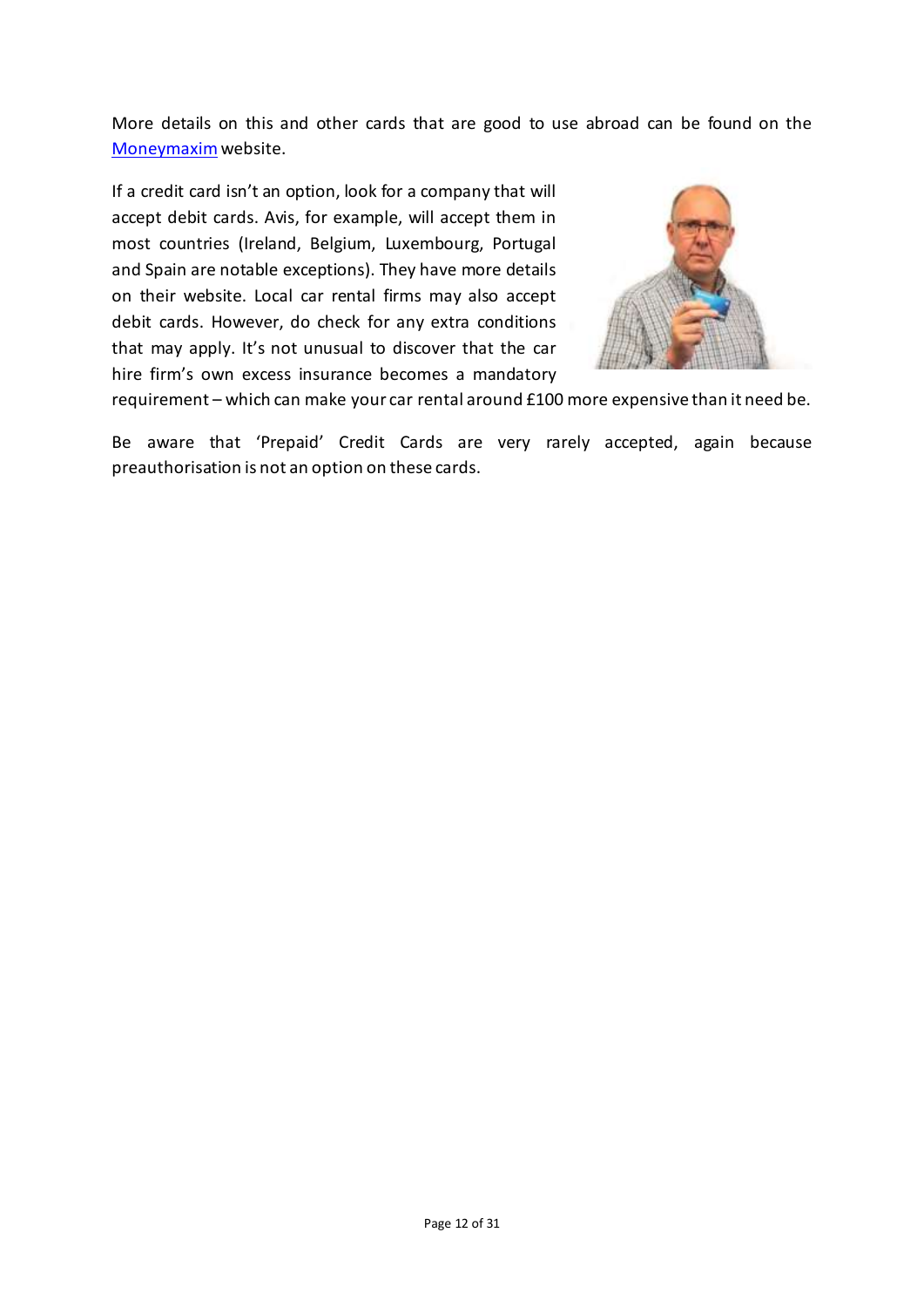# **Booking your rental car**

# **Who should I book my car hire through?**

Top Tip - It's always a good idea to check prices on an online comparison service, you can see just how good a deal actually is in seconds

There are four main ways to hire a car.

#### **Directly with the car rental firm**

This is often the most expensive way of booking your rental – unless you are getting a special deal. However, it's popular amongst corporate and business customers who can collect loyalty points for personal use at a later date.

Before deciding to book direct, do use a comparison website to compare rates; you can normally find the same car cheaper.

### **Through a corporate partner of the rental firm, such as an airline, hotel group or credit card company**

Airmiles or other loyalty points are the main reason to book this way. Low cost airlines also suggest that they are offering incredible exclusive deals for car hire. However, from my own experience they are often either more expensive or have hidden clauses. For instance, Ryanair has a special deal with Hertz that can offer better headline rates, but in a number of destinations (including France, Spain and Italy) it could also mean a mandatory fuel service charge, effectively increasing the price by about £12 - £20.

Again, compare on a good car hire comparison site before committing.

#### **Car hire brokers**

Brokers negotiate low costs with car rental firms and pass on the savings to their customers. With massive visitor numbers, brokers are the hypermarkets of the car hire world, piling them high and selling them cheap. It means they're great for prices, but with a middleman in the mix it can be more difficult to resolve problems or complaints than if you had booked directly.

#### **Comparison sites**

Comparison sites vary considerably in terms of quality, details and breadth of supplier base. But they are a quick and easy way to find a variety of deals, and most sites feature both brokers and car hire firms. It may feel like a further step away from the car hire desk, but in reality comparison sites are simply a gateway to dealing directly with one of the above.

#### **Other options**

**Flydrive packages** – these look highly attractive especially to the US. Do check what insurance is provided though as normally it's minimal meaning a potential bill of hundreds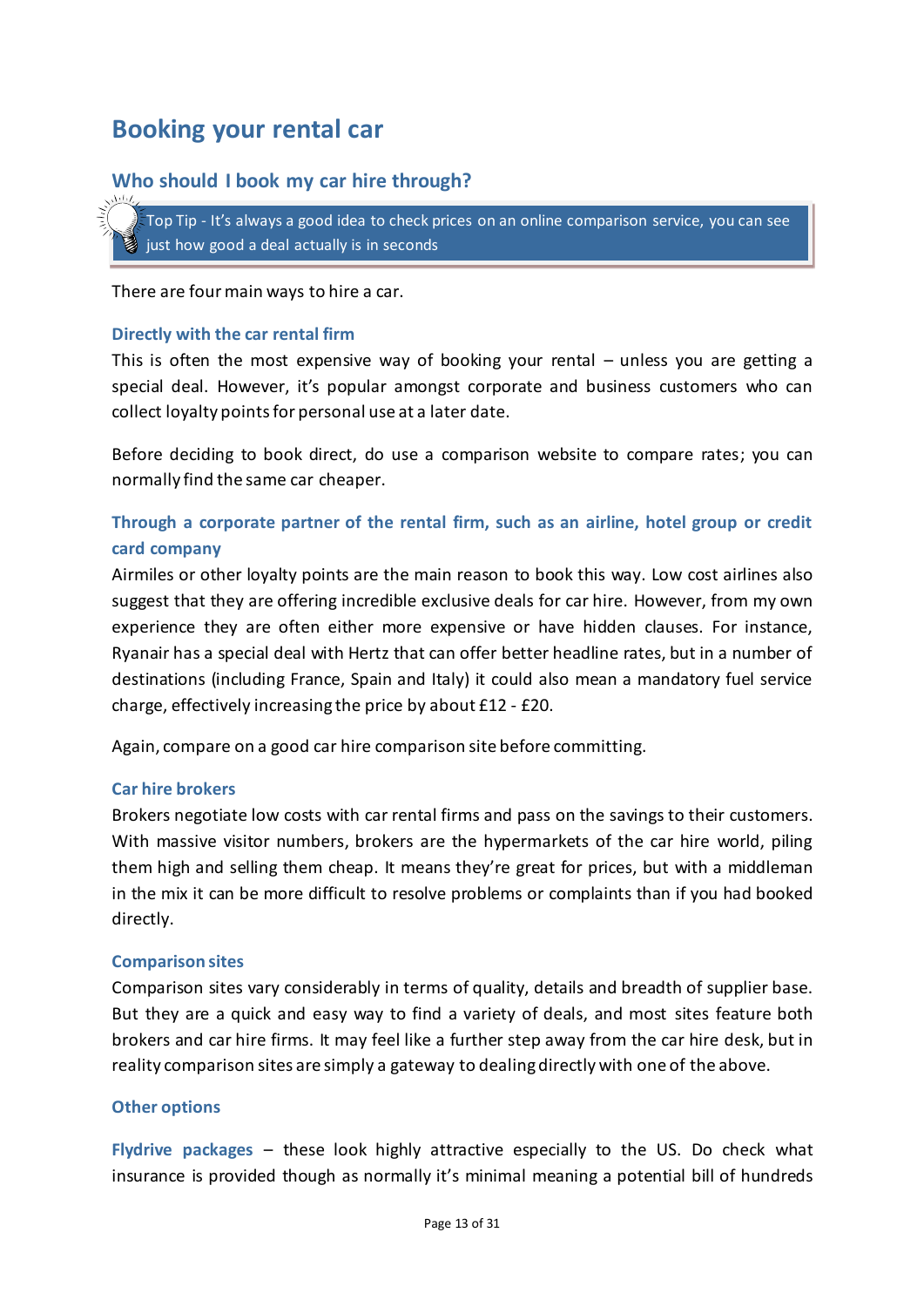of pounds to upgrade your cover on arrival. The alternative is to buy a separate car hire insurance policy which incorporates both Collision Damage Waiver and Supplementary Liability Insurance. Do email the car hire company or your tour operator beforehand to check they will accept a third party policy, and print off a copy of their reply to take with you. That way you will have something in writing to show the desk clerk in case of a different opinion later.

**Packages** – Companies such as ebookers can offer discounts if you buy flights, hotels and car hire in one basket. Sometimes it works out better, but often not - try both with and without to check this out.

### **Choosing your rental company and car**

**Top Tip - Always read the T&Cs of any car hire agreement carefully before you sign up. If you are uncertain of any terminology get clarification at this stage**

There a few points of differentiation to consider when choosing your rental agreement.

#### **•** Brand reputation

Whilst the big brands do get bad press they also offer many advantages. Their reputation does mean something to them. They have large fleets and can normally replace cars if need be. They are also the best bet for one way hires as their office network is fuller.

They also want you to come back to them next time, and the biggest brands are normally party to dispute arbitration services (more about this on page 29). They do, however, tend to be more expensive than local companies.



**Location** 

Collecting your car from the airport is undoubtedly convenient, but is it the cheapest option?

- **The package**
	- o Will you be responsible for a large excess if you are involved in a traffic incident?
	- o Are the tyres, wheels, underbody and roof excluded from the Collision Damage Waiver cover (they invariably are)?
	- o Are there any gaps in their cover (insurance invalidations)?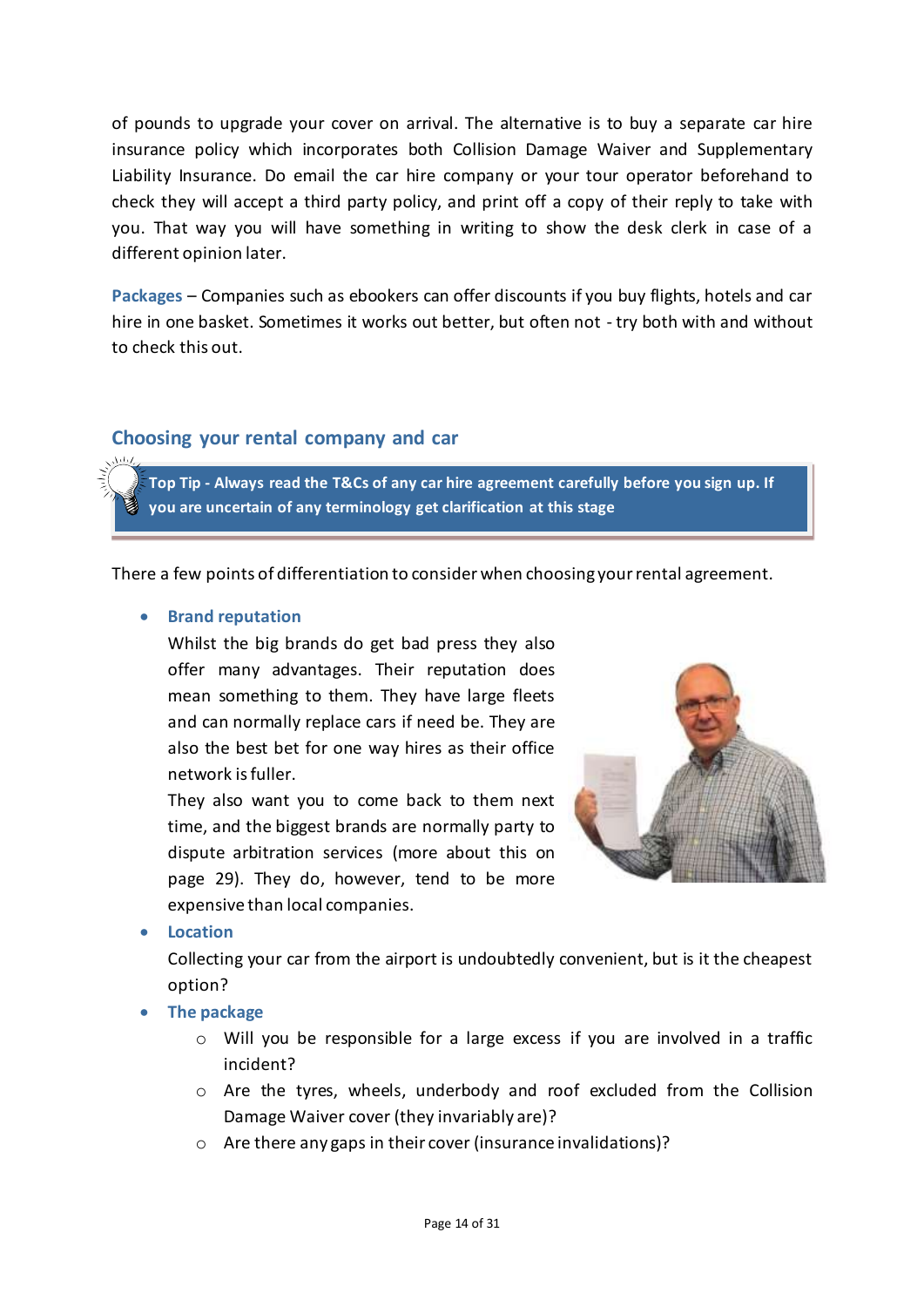- o Are there compulsory add ons? (Spanish company Record Go insist over 70s take their own excess protection policy.)
- o Are there mileage restrictions?
- o What breakdown insurance is included is it comprehensive or not?

### **What are the online reviews like?**

Try to look at reviews of the location or office, rather than nationally collated information. Trip Advisor can be good for this, but you need to look at individual reviews to really assess their worth. The majority of car hire companies are run on a franchise network which can mean that the way the desk is run can reflect the dedication, ideals and drive of the local owner rather than the core brand of the company whose name is above the door.

# **Dealing with car hire companies at home or abroad**

**Top Tip - Book car hire from a UK company unless you know exactly you are doing - many agreements are specific to nationals of their own country and your prepaid deal could be void.**

With the internet at your fingertips it's tempting to compare the deals available in this country with those overseas – searches for US or Canadian car rental deals are particularly popular. You may get lucky, but it can be confusing and ultimately expensive when a deal doesn't quite turn out to be as good as it looked. Here are some of the reasons why:

- Insurance requirements are different abroad, and you may find that you're not covered in the same way as you would be in Europe. Potentially expensive insurance would then have to be bought at the desk to protect both yourself and third parties.
- Taxes, airport fees and other add ons are not packaged in, but added to the base cost.
- You won't get the same level of support back in the UK if your contract was subject to local jurisdiction.
- You may not get the same protection and right to seek arbitration if you didn't buy your car rental in your home country.
- Check that visitors to that country are allowed to buy the package you are looking at – many don't, leaving you with a void contract and at the mercy of the local car rental firm who may not be as inclined to help you as you might hope.

If, however, you do find a great deal, we suggest that you email the rental office and get a response in writing to confirm the above points. You will then have evidence (remember to print a copy of the reply email) to show the agent if the situation seems to be different when you collect your car.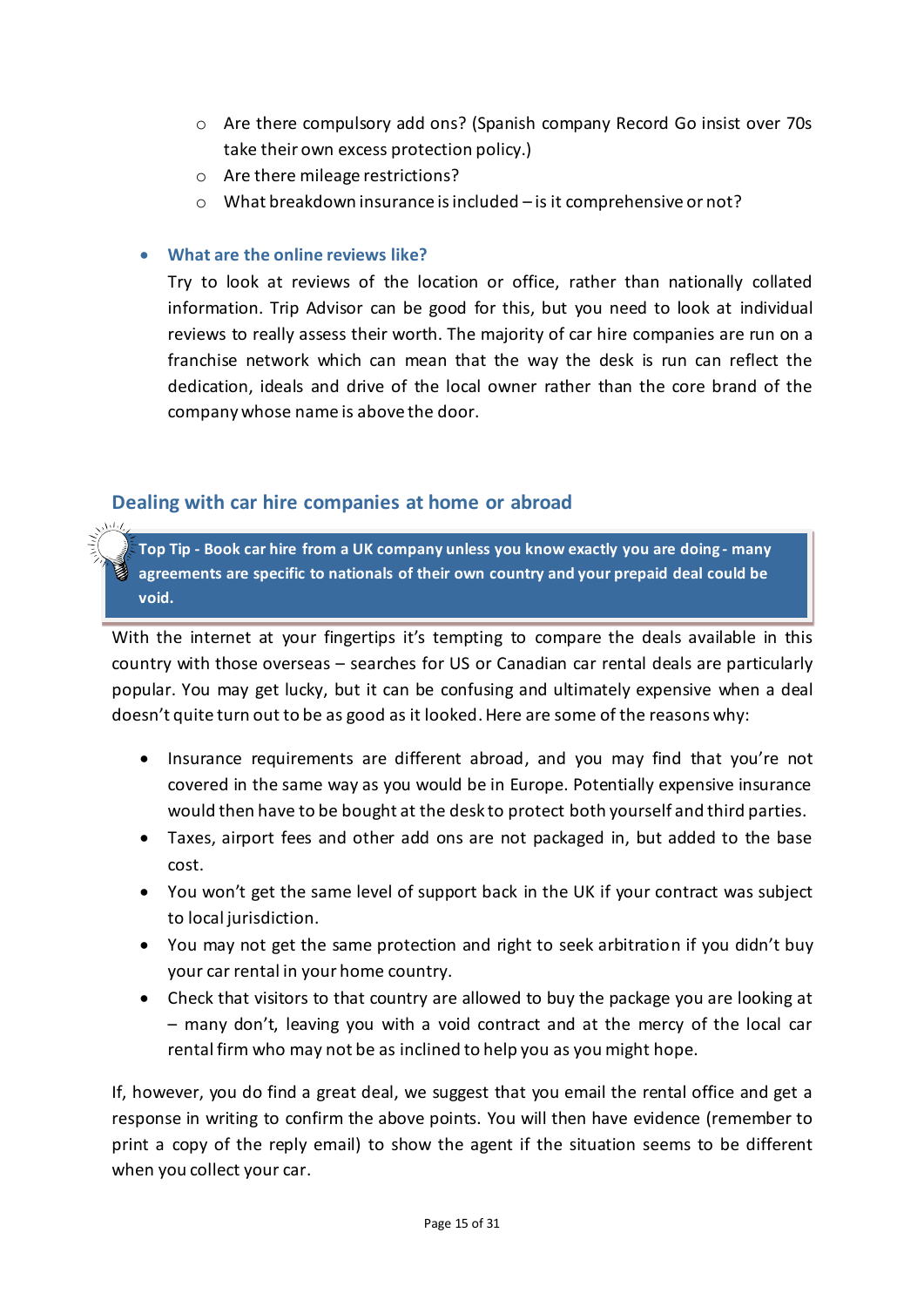Booking in the UK normally means that you get a car with adequate Collision Damage Waiver and Liability Insurance – although not always – so do check the small print.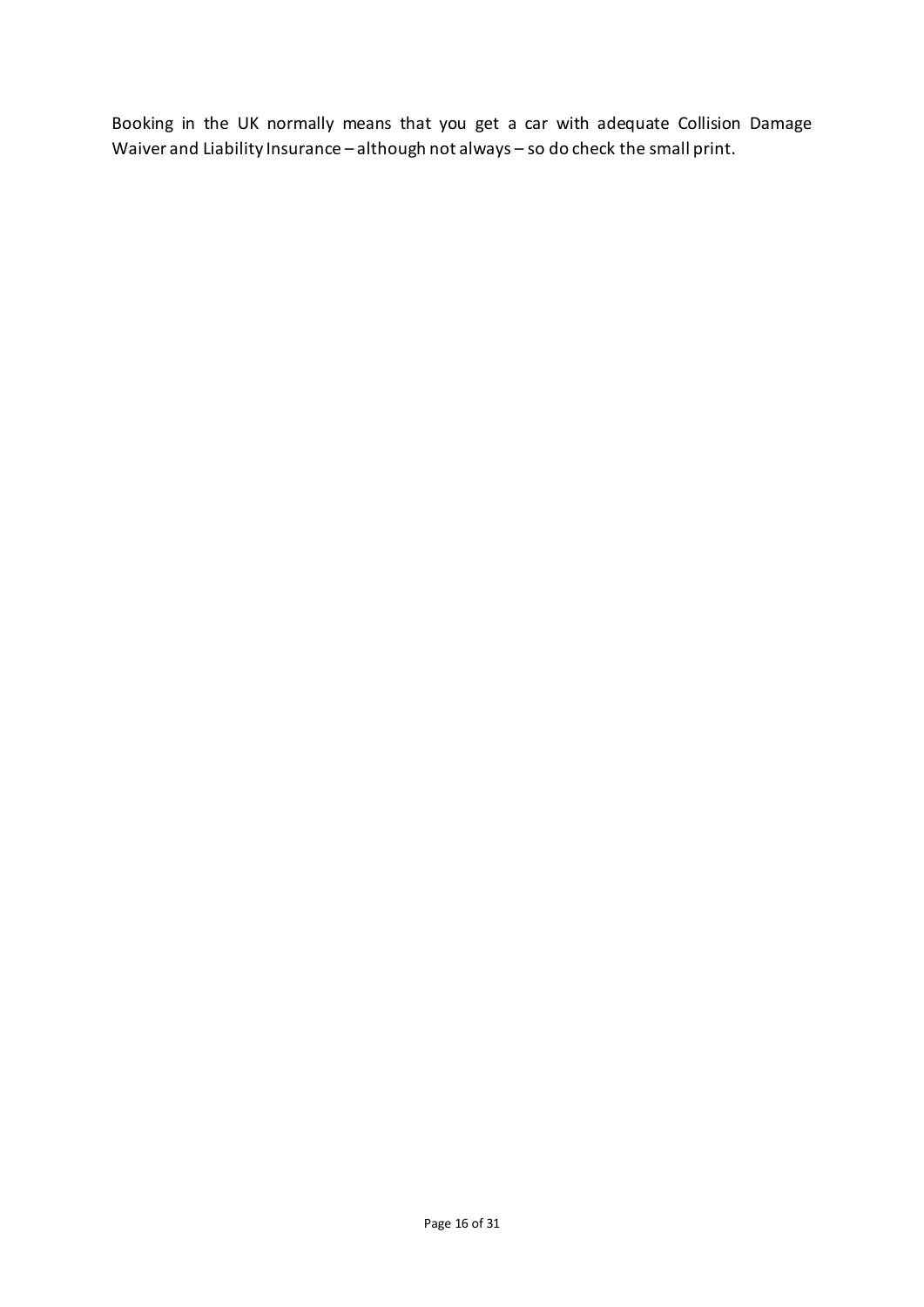#### **Understanding your insurance options**

**Top Tip - Book car hire excess insurance before you travel, you'll save between 65% to 90% on car hire desk prices and get better cover too**

When it comes to car hire, the small print in the insurance section is probably the most essential to read. The guidance below applies to most car rental companies, but specific details may differ, so do make sure you read the small print. Ask your rental company if you are unsure as to what is included in your bill.

For UK residents insurance works like this:

| Hiring in the Americas                         |
|------------------------------------------------|
| If booked through the UK:                      |
| CDW is normally included $-$ often with no     |
| excess.                                        |
| You are liable for damage to tyres, wheels,    |
| underbody and roof of car.                     |
| Check if Additional or Supplementary           |
| Liability Insurance SLI) is provided to top up |
| often inadequate local mandatory liability     |
| insurance.                                     |
|                                                |
|                                                |
| If booked directly in the destination country: |
| CDW is not automatically provided              |
| Low level of mandatory liability insurance.    |
| Prices often displayed prior to taxes and      |
| extra fees.                                    |
|                                                |
|                                                |

Generally, rental firms will provide roadside assistance and recovery if the car breaks down, but you could be liable for costs if the incident is deemed to be down to negligence (e.g. a flat battery or lock out). Cover may be available from your rental firm or via many of the independent car hire insurance policies.

Notes:

The reason lower levels of insurance are packaged in the Americas is that residents of those countries tend to have more portable personal insurance that will cover them whilst renting a car.

If extra insurance is required, buying it independently of your car rental company or broker is almost always the cheapest option.

Many have queried the reason why they can save money if they go to a website and either anonymise themselves or pretend to be a non-UK resident. Almost always it's down to the fact that they are getting less insurance cover, and that additional fees such as airport charges and taxes are added to the headline price when buying overseas.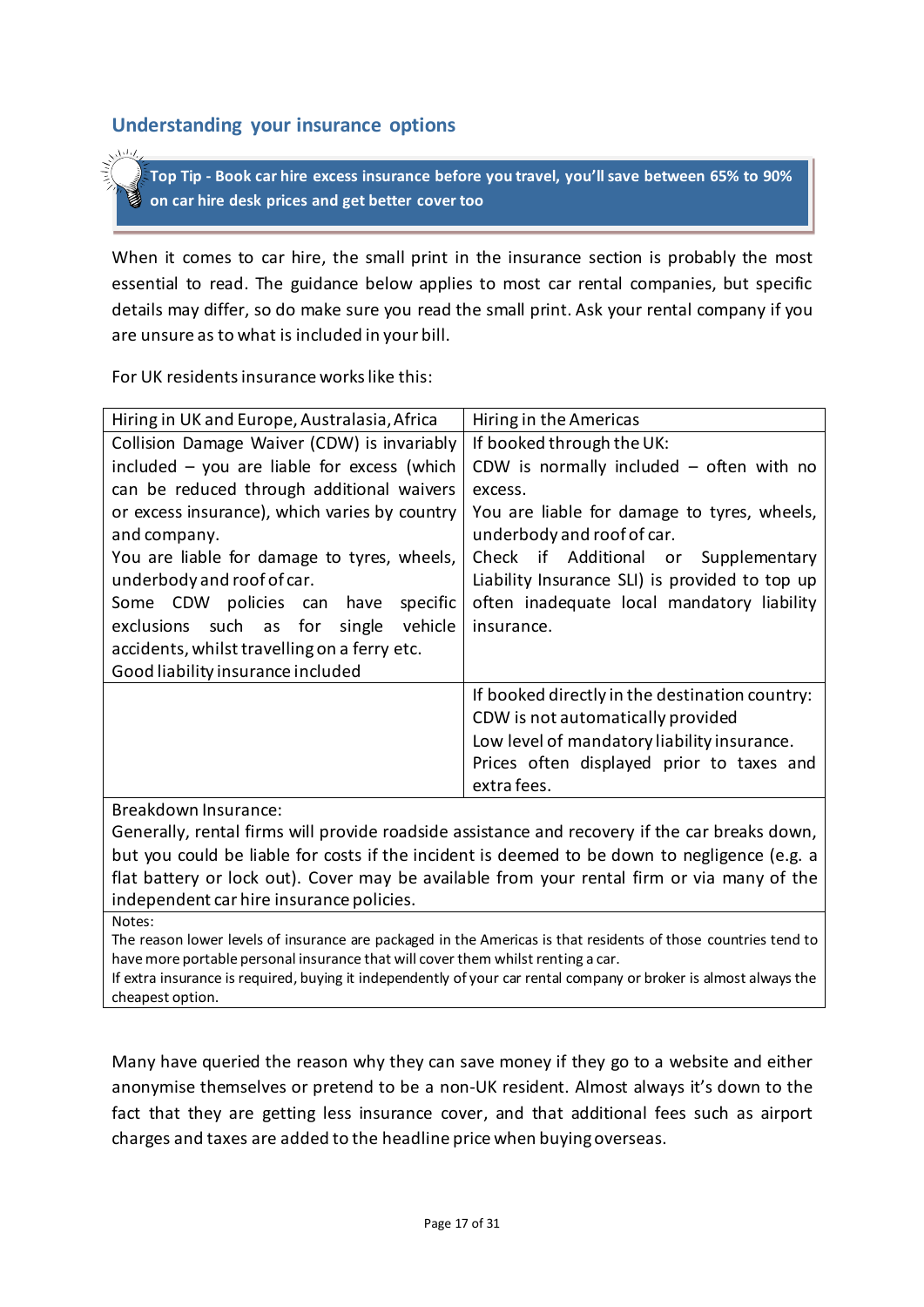Sometimes the saving can be enough to make this route worthwhile, as full CDW and SLI policies can be bought far cheaper independently (you can compare different deals with [Moneymaxim](http://www.moneymaxim.co.uk/compare-car-hire-excess-insurance)). Splitting the features can mean cost savings – but it does need some careful calculations.

### **What the insurances cover**

#### **Collision Damage Waiver (CDW)**

This cover is provided by car hire firms and waives your liability for accidental damage you caused to the car you're driving. Usually, you are responsible for the first part of any claim (called an excess in the UK or a deductible in the USA). The amount can vary depending on which company you are using, which country you are in and the size of the car you are hiring.

Typical excess for a compact car in popular destinations are:



| Country   | <b>Typical Excess</b> |
|-----------|-----------------------|
| UK        | $£600 - £1,100$       |
| France    | $£500 - £2,000$       |
| Spain     | £400 - £1,000         |
| Italy     | £1,000 - £3,000       |
| USA       | $£0 - £500$           |
| Australia | £750 - £3,000         |

CDW has some notable exclusions, including the tyres, wheels, underbody and roof of the car. This means that you will be responsible for the full cost of repairs to any damage to these areas – underbody damage could result in a bill that is heavier than the excess you are liable for. Many policies offered by independent insurers offer single incident limits that are significantly higher than typical excesses on rental contract, which might seem pointless but does mean that you have better cover in the event of damaging an excluded area.

Some car hire firms will offer excess waivers, sometimes termed as Super CDW or similar, which cover the excess, separate tyres and wheels insurance, and very occasionally cover for the underbody and roof.

CDW policies do not provide cover where you have been deemed to be negligent (e.g. you take your car onto the beach and it gets damaged), if you are operating outside the terms and conditions of the rental agreement or outside the law – so an accident whilst over the local legal drink driving limit could invalidate your cover.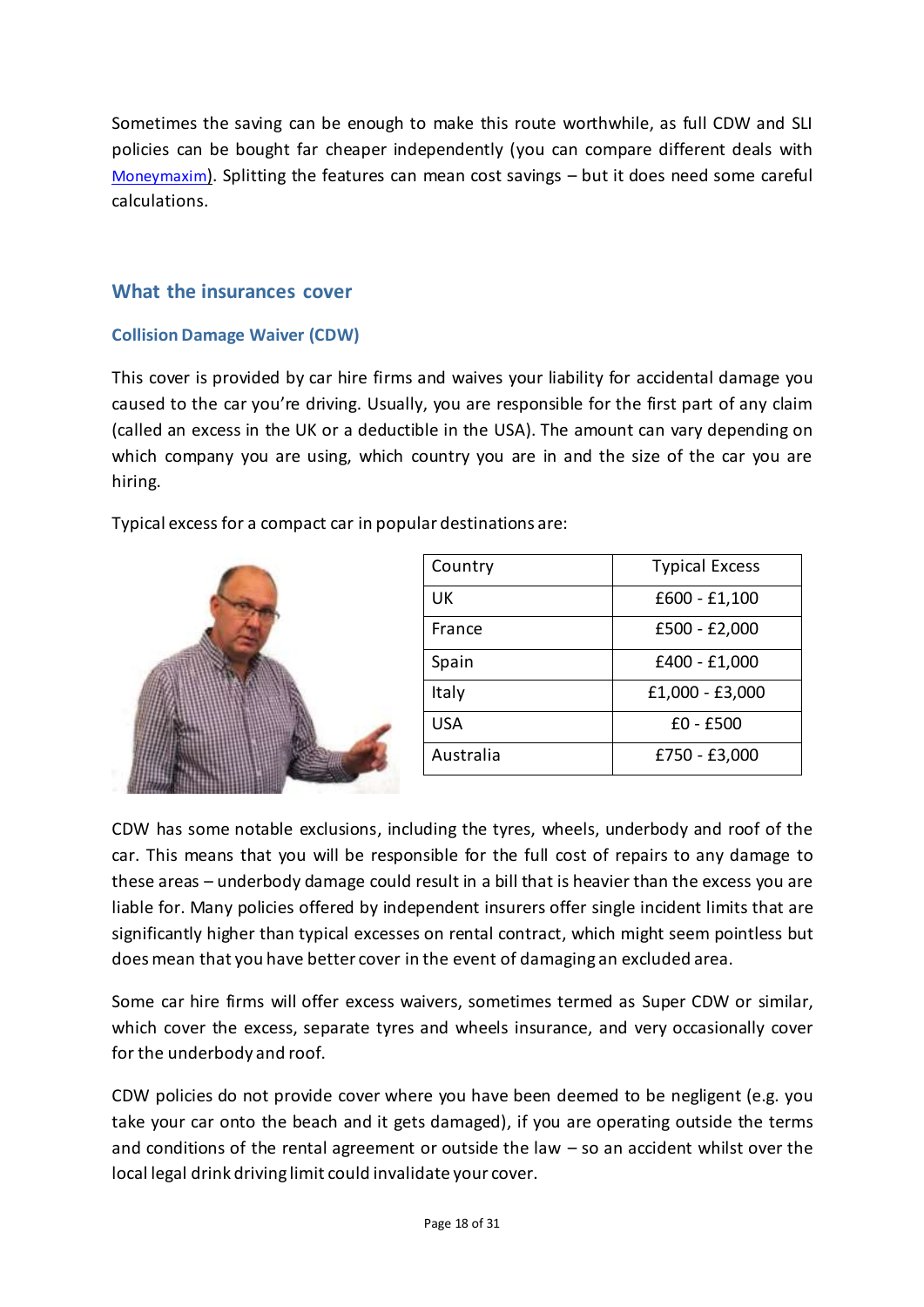#### **Theft Protection**

This operates in a similar way to CDW, but applies if the car is stolen. Be aware that the policy may be invalid if you cannot return the keys to the rental firm. Don't make it easy for car thieves: remove key rings with number plates on them and place them in the glove compartment until you return the car.

#### **Liability Insurance**

Third Party Liability Insurance is provided in most of the commonly visited countries, although the level of this varies considerably.

In the UK and Western Europe, Liability Insurance levels are invariably at a level that will protect you fully against third party claims. However, in the USA and Canada the mandatory levels for third party cover vary from state to state and can be as low as \$25,000, simply because US and Canadian residents normally have personal insurance which includes considerable third party cover. Moneymaxim's guide to [minimum liability limits](http://www.moneymaxim.co.uk/pages/faq-car-rental-insurance-usa-canada.htm) for each state provides a good starting point for more information.

The good news is the extra insurance you may need can be bought in the form of independent Supplementary Liability Cover (SLI). This 'tops up' the local insurance, typically to £1m. If you need to make a claim the first part will be paid by the car rental firm's insurance, and the remainder, if any, by your SLI policy.

#### **Excess Insurance**

**Top Tip - Chipped windscreens represent one of the most common reasons for claims on excess insurance policies and are not even covered by most car hire firms Super CDW policies!** 

You can buy this through car hire firms, car rental brokers and through [Moneymaxim](http://www.moneymaxim.co.uk/compare-car-hire-excess-insurance).

Rough costs are:

| Typical daily European Excess Insurance costs: |                 |                                   |  |  |
|------------------------------------------------|-----------------|-----------------------------------|--|--|
| Car Hire Firm                                  | Car Hire Broker | <b>Comparison Website</b>         |  |  |
| $£10 - £22$ per day                            | £4 - £7 per day | $E2 - E3$ per day                 |  |  |
|                                                |                 | (annual policies from around £38) |  |  |

To get the widest choice of independent policies buy at least one day before your rental starts, as some companies will not offer same day cover. Policies are invalid if they are timed after you have picked up the car.

Cover can vary, so do your research and compare the options with what the rental company or broker is offering. If you're not told the cost and are advised to buy it at the counter when you pick up the car, beware – this tends to be the most expensive option.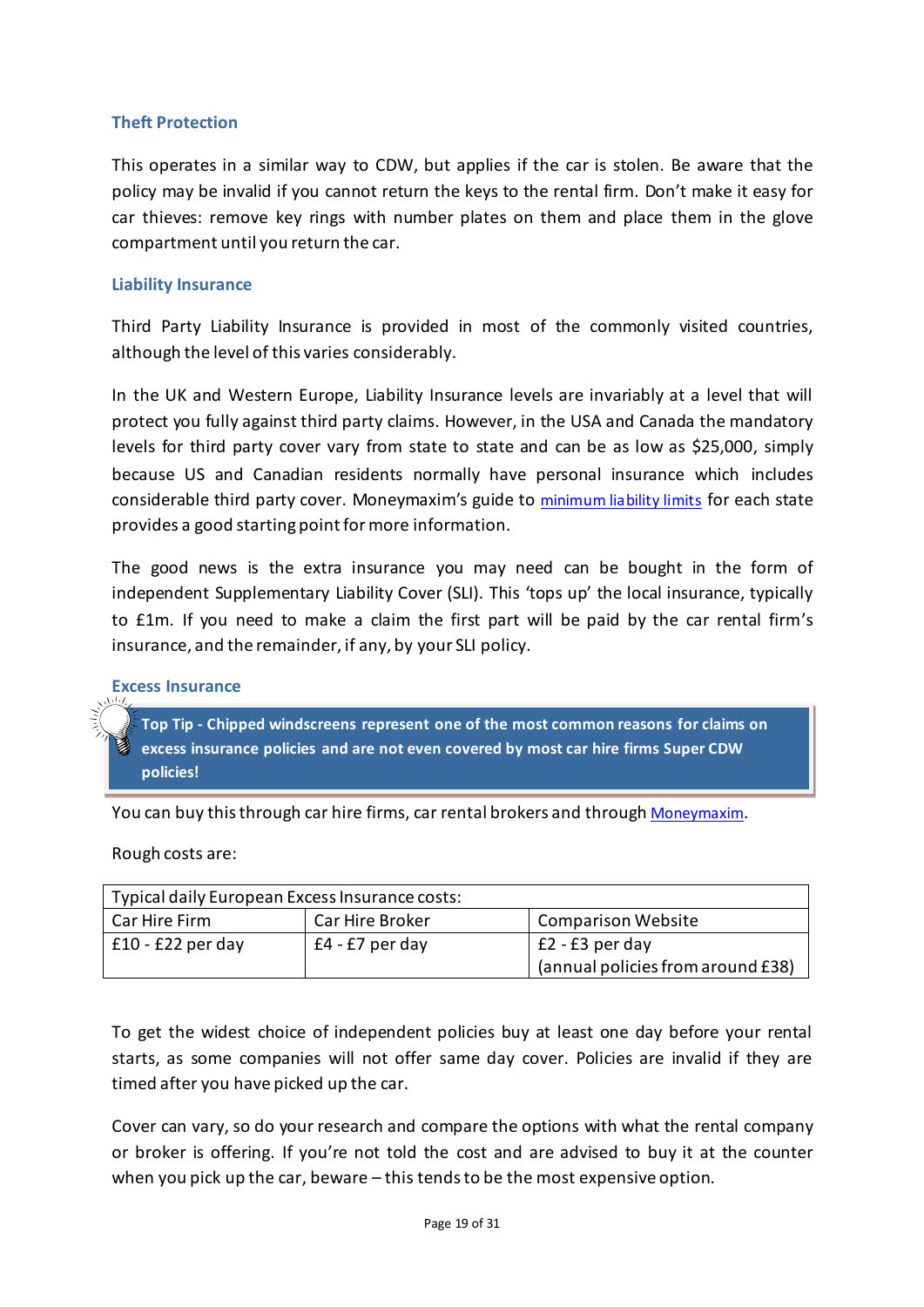CDW waivers offered by rental firms cover the car itself; so in the event of a claim you just hand back the car and the car hire firm will pay for any repairs. However, excess policies that are independently sourced or sold to you by brokers work on a different basis. They insure you, the driver, against being charged an excess by the car rental firm and will cover any type of excess claim – from an accident to theft or vandalism. Some policies even cover extras such as lost keys or putting the wrong fuel in the car.

The underlying cost of this cover is estimated to be in the region of £1.20 - £1.80 per day, so it's in the interests of the car hire desk sales agent to convince you that their policy is better than one bought elsewhere.

#### **So are there differences?**

The main one I've found is that one or two companies, mainly in Spain, will cover damage to the clutch, which they might otherwise deem as negligence (see Collecting your Car for more about testing the clutch), but they are responsible for providing you with a car that is serviceable and will remain so for the period for which you have hired it. However, you have a duty of care to drive it in a sensible fashion; problems can arise if you return a small, potentially underpowered car with a burnt-out clutch, which probably occurred because you attempted to transport five people plusluggage up a steep road to your villa.

If you treat the car as if it were your own, and as if you were paying for the servicing costs, you should have no issues.

# **Other insurance policies you might be offered**

#### **Tyres, Wheels and Windscreen cover**

As mentioned, these tend to be excluded from CDW policies. They cost around £3 - £4 a day from rental firms or are automatically packaged into independent policies.

#### **Personal Accident Insurance**

This provides a lump sum payment of £10,000 - £20,000 if you suffer an accident whilst in your hire car. It's an odd policy really – if you want this insurance why would you only buy cover which covers you in your rental vehicle? Annual policies covering you anywhere in the world are available online and cost about the same for a month as you would pay a rental firm for a day.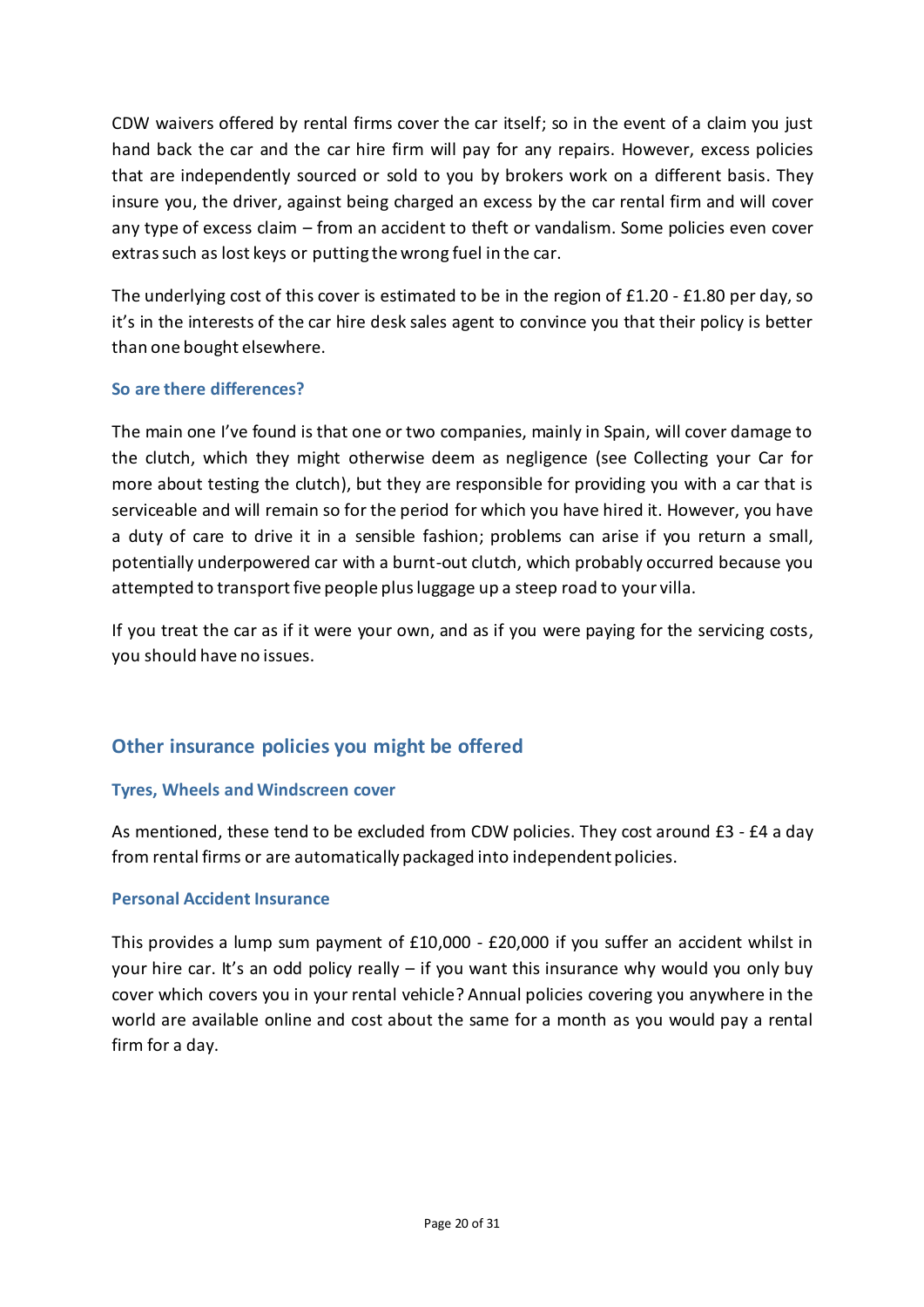**Top Tip - Check what cover you get within your Travel Insurance before buying extra insurance at the desk**

Some standalone excess insurance policies offer this benefit, either automatically or as an additional feature.

#### **Breakdown Insurance**

Whilst the car hire firm will recover you in the case of mechanical breakdown, some companies will offer extended cover at £3 - £4 a day, so you avoid being charged if you get a flat battery, run out of fuel or can't change a wheel.



Some standalone excess insurance policies automatically package this benefit.

#### **Other extras payable at the desk**

#### **Additional drivers**

Most car hire firms charge extra for any additional drivers to cover the extra insurance costs, although you can find some rental agreements with an additional driver packaged in as a free extra.

Standalone excess policies will normally cover additional drivers with no additional cost, but will also offer upgrades which allow those who buy annual policies the option to let different family members to hire cars independently of each other over the policy term.

#### **Young drivers**

Car rental companies often charge an extra fee for younger, potentially more risky drivers. Fees differ so it's well worthwhile shopping around to compare companies. Many have a maximum charge, so if you're renting a car for a week or more that can be an important factor.

#### **Child seats**

**Top Tip - You can pay more to rent a car seat than the car itself. And they often look fairly grotty too! Be innovative in finding ways around this charge**

You can pay through the nose for renting a child's car seat, and you certainly won't want to compromise your child's safety. But there are alternatives: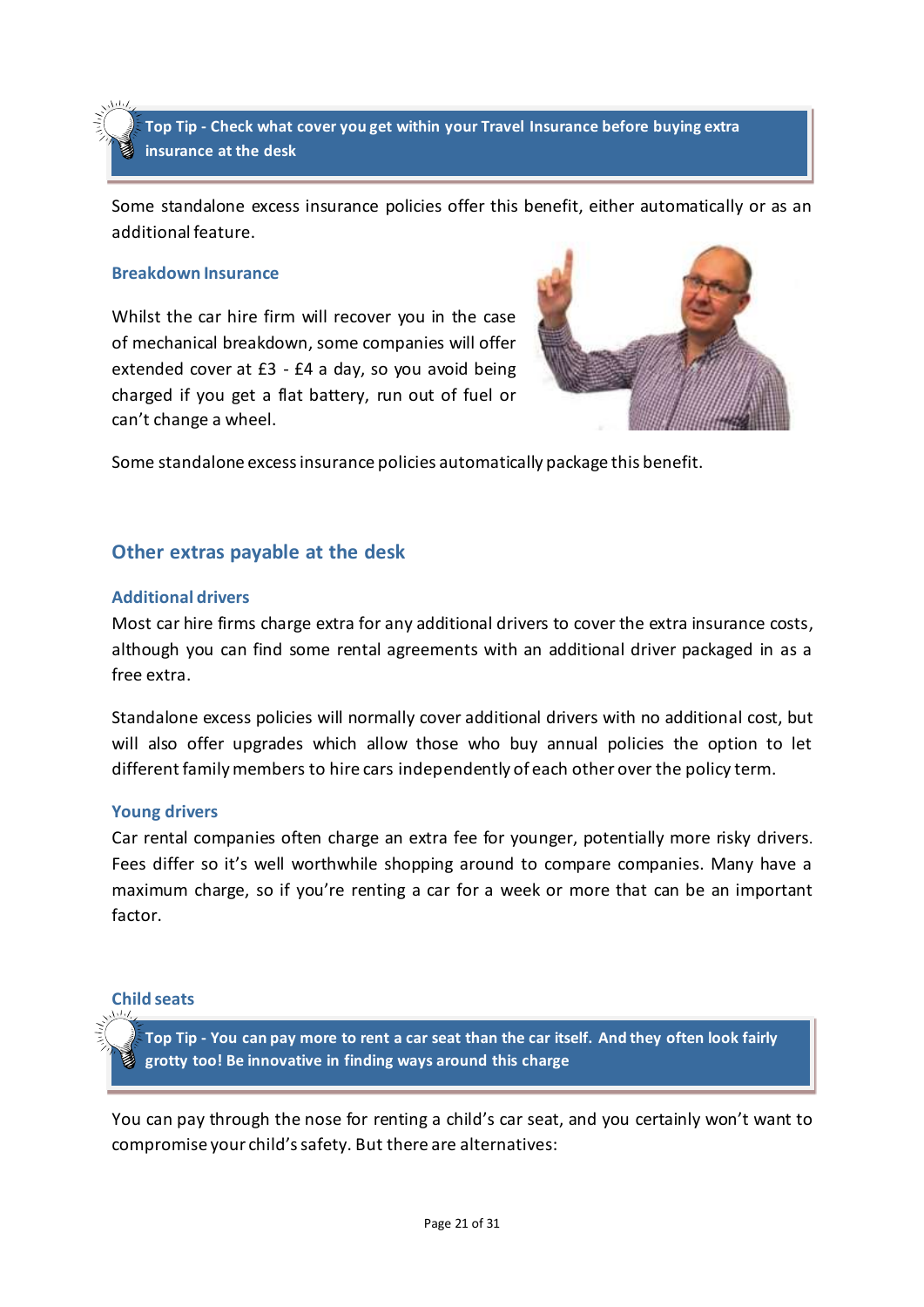- Take your own. More and more airlines now allow child seats to be carried free of charge – we have a useful guide on the [Car Hire Champion website.](http://www.carhirechampion.co.uk/taking-your-car-seat-on-an-airline) If your airline is not mentioned, check their website for more information or give them a call. If you are worried about your own expensive seat being damaged look at car boot sales – there are normally a few on offer for a pound or so and they can be left at your destination.
- Inflatable booster seats cost around £25 and can be used again and again. After just a few trips you will be making a huge saving. The moneymaxim website offers these at very competitive rates through its [car hire extras service.](http://www.moneymaxim.co.uk/carhireextras)
- Backpacks that double as car seats Trunki offer such a product that can be bought both online and off.
- $\bullet$  Independent rental There are services now starting to become available Malaga now has an outlet called [Tots Store.](http://www.totsstore.com/) If you are not renting from airport some companies offer a delivery service to hotels and villas. Run a Google search for 'car seat hire' and your holiday location.
- A few car hire firms, particularly local ones offer free child seats again a Google search will normally highlight them, but do check you are not paying over the odds for the inclusive rental cost.

#### **Sat Nav**

**Top Tip - Speeding finds can be massive on the continent – Satellite Navigation can protect you** 

If you rely on using Sat Nav at home, having one when you're abroad can seriously reduce the stress of driving in an unknown country. The rental companies know this and hiring out Satellite Navigation units is now very popular. Expect to pay around £10 a day, although you can hire one through Moneymaxim [car hire extras](http://www.moneymaxim.co.uk/carhireextras) service at less than half this price.

You can also take your own unit, but make sure you have amended the settings to ensure it complies with local legislation. For example, you are not allowed to have warnings or points of interest set for speed camera locations in France. The  $\overline{AA}$  provides good information on European destinations.

Alternatively, you can download the relevant [NavFree](http://www.navmii.com/gpsnavigation) app to your smartphone. This comes with a word of warning, though: the maps are big and can take up a good chunk of the storage on your phone, so be sure it's a good solution for you; and get an in car charger, because this app runs the battery down really quickly.

#### **Mifi**

A new feature for 2014 is the Mifi unit, a small router that runs off a simcard and can provide internet access for half a dozen wireless devices – phones, tablets, laptops – whilst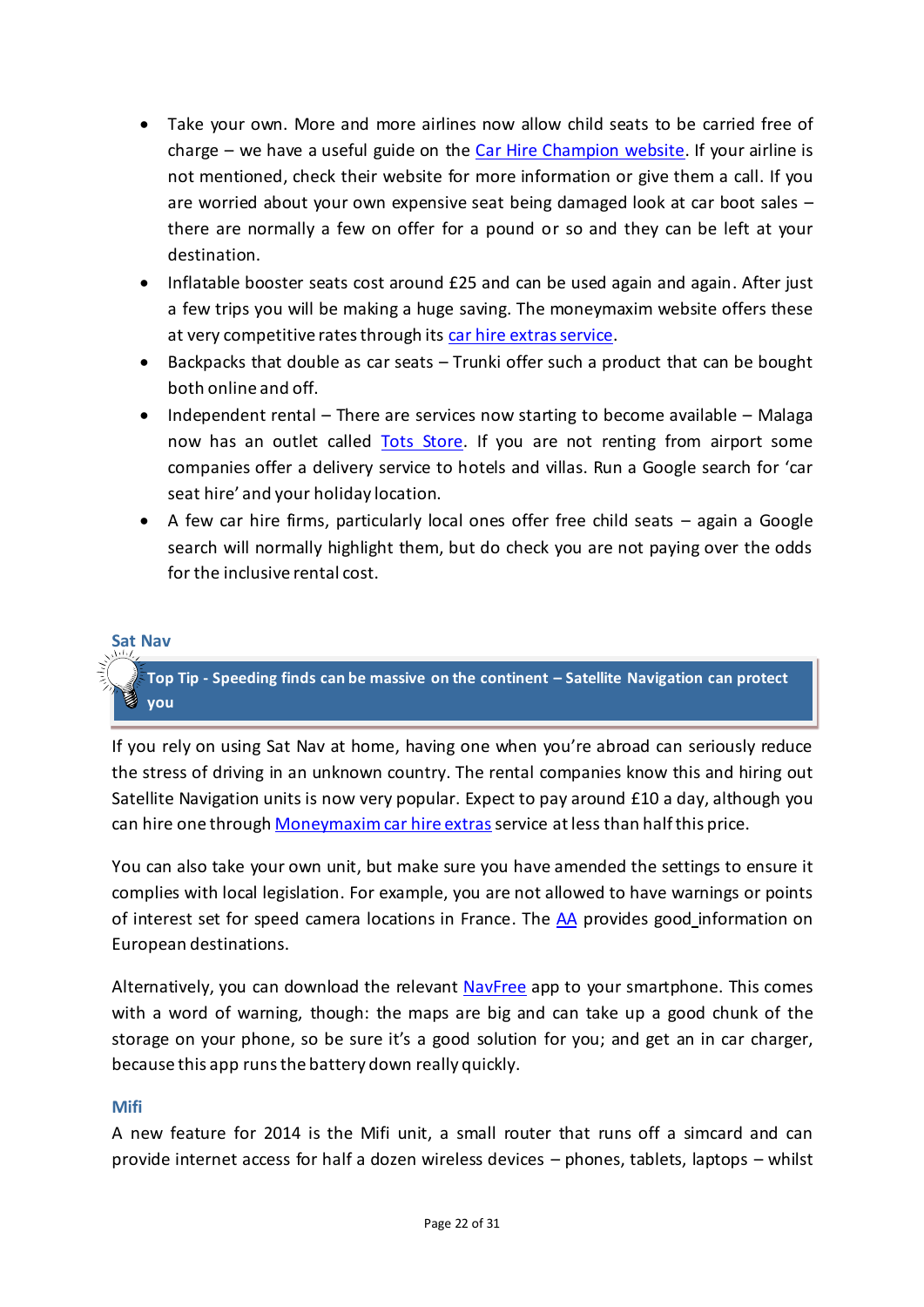controlling roaming costs. They tend to be 3G, rather than 4G, so it's more suited for web browsing, emails and Facebook rather than downloading videos.

Great in the car, in your pocket or at your hotel or villa, a Mifi unit will need a power supply if you're going to keep it running for a lengthy period. Mifi will cost £8 - £9 a day from a car rental company; Moneymaxim offers these devices at half that cost in a number of countries.

#### **Winterisation**

The rules relating to the type of tyres that must be used and the equipment to be carried varies from one country to the next. In some, it is mandatory for rented cars to be supplied with winter tyres. Some package these in to the base cost, some charge the cost as a mandatory extra. In others it's up to the driver to rent the appropriate equipment depending on whether or not they plan to visit higher altitudes. Requirements change continuously, so it's always worth checking the [AA website](http://www.theaa.com/motoring_advice/overseas/countrybycountry.html) for the most up-to-date guidance.

# **Fuel policies**

**Top Tip - If you are not travelling far on your holiday watch out for hidden fuel charges – they are make a lot of money for car hire firms**

The biggest complaints about car hire tend to be the hidden costs within fuel policies. It's a common tactic to increase returns on European destinations using 'full to empty' fuel policies. You have to pay for a full tank of fuel on pick up, normally at more than pump price, and return it empty, so 'giving' the rental firm any fuel left in the tank.

You can avoid this trap by choosing a car with a fairer fuel policy where, so long as the car is returned with the same amount of fuel it was supplied with, you won't be charged for unused fuel.

In some areas of Spain and France 'full to empty' is so widespread that selecting fair fuel cars is likely to restrict your choice. You may find that the difference in price between cars running a fair fuel policy and those that don't is so great that you might as well accept you will lose money on the fuel - as you will still be better off overall.



Administration fees are another rising 'hidden' fuel fee issue. Some car hire firms will 'reimburse' you with the value of any unused fuel left at the end of the hire. However there is normally an admin cost of around £15 for this 'service'. So if you are charged £80 at the start of hire for the fuel cost and return the tank half full you would receive back £25 (£80 - £40 (the cost of the fuel used) - £15 (the admin charge).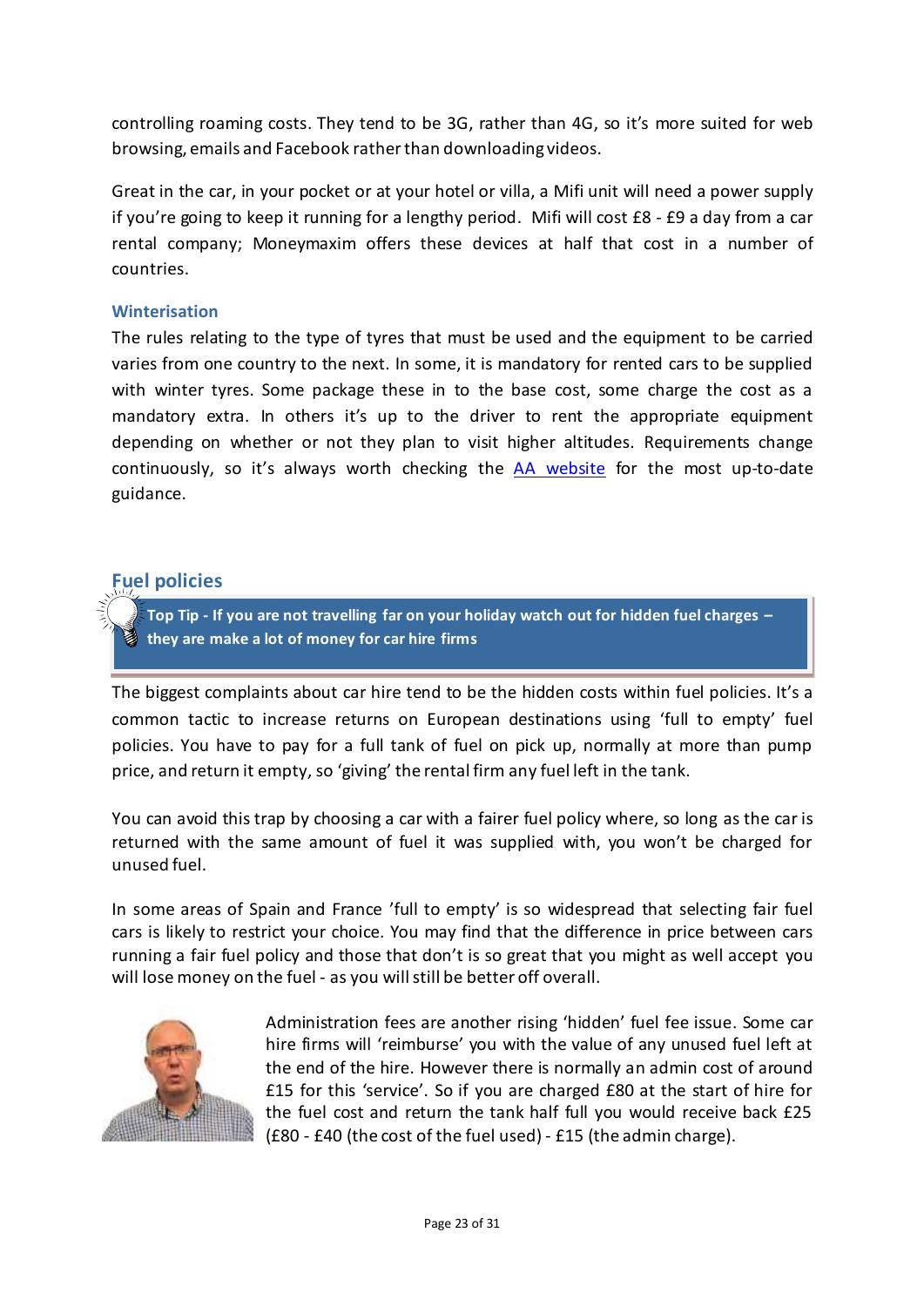The [Moneymaxim](http://www.moneymaxim.co.uk/car-hire) website offers 'Fairer Fuel' filters which will, in affected areas, compare fuel policies so that you can make an informed choice.

#### **Making your booking**

As soon as you've booked your car check the paperwork carefully. Correcting a mistake immediately tends to be a free and simple process – very different from the situation you may find yourself in should you not discover a discrepancy 48 hours before picking up your car.

# **Collecting your car**

### **Getting ready**

Print your car hire paperwork – two copies are good so you can retain one after you have handed over one copy to your rental firm. And make sure you get hold of the terms and conditions – car rental companies often have different T&Cs for different sales routes, so it's best to have a copy of the ones you signed up to.



Don't forget to pack your driving licence. Double check your paperwork to ensure you do not need an international driving licence – if you do you can buy one at certain [Post Offices](http://www.postoffice.co.uk/international-driving-permit?intcampaignid=Mndrivingintpermit) for £5.50 or through the [AA](http://www.theaa.com/getaway/idp/) for £8.50 or th[e RAC](http://www.rac.co.uk/driving-abroad/international-driving-permit/) for £8.

You will also need the credit card with which you made your booking.

If you've taken out excess insurance make sure you have the policy details with you, along with the insurer's telephone numbers. Downloading the details to a phone or tablet will save a lot of printing.

If you have taken a full Collision Damage Waiver or Supplementary Liability policy take a full copy of your policy and paperwork with you. Your rental company is almost certain to want a copy to prove you are covered.

#### **Forgotten your driving licence?**



This is not as disastrous as it sounds. There is a process in place to allow car rental firms to contact the DVLA in normal office hours and get a copy of your licence faxed to them. If you will arrive at your destination outside DVLA office

Page 24 of 31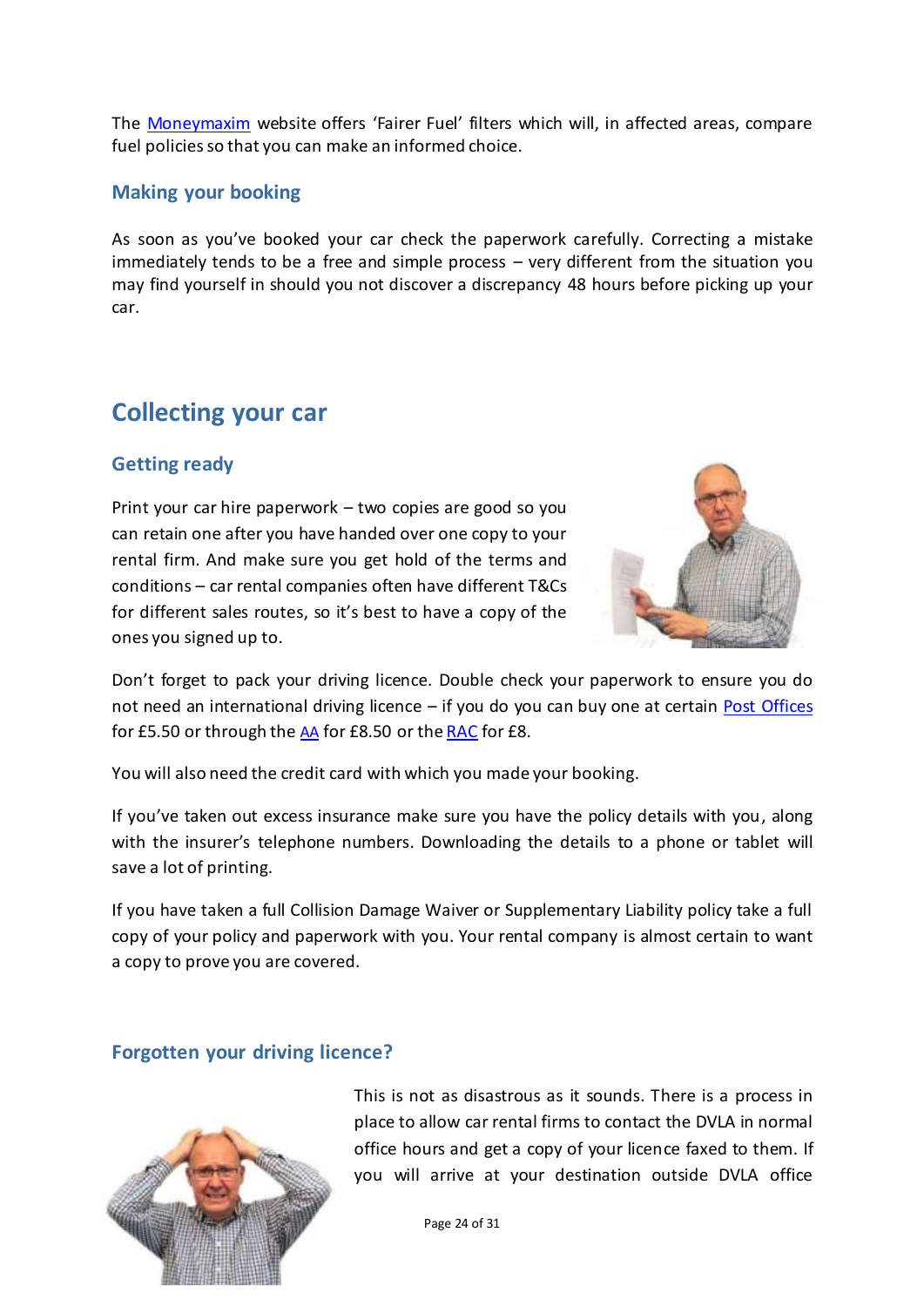hours, you can phone ahead and arrange this from your departure airport. The DVLA's number is 0300 790 6801 (calls charged as a landline and will be included in inclusive minutes from mobiles) and their fax number **is +44 (0)1792 786 369.** 

#### **Arriving at the desk**

**Top Tip - Take your time to check your agreement – make sure you haven't unexpectedly signed up for upgrades, extra insurance or fuel charges**

On arrival at the rental desk, show your car hire voucher, driving licence, credit card and, if you are in a different country, your passport. Proof of identity requirements differ from one company to the next so make sure you've checked your paperwork to see what is required. Check the rental agreement carefully (asking for a copy in English if necessary), ensuring that you are not signing up for insurances or services that you don't require. Check the damage report for any pre-existing issues.

You will then be given the keys together with any extras you have rented or bought and directed to the pickup point.

#### **What challenges could you face?**

#### **The company insist you must buy their insurance**

Unless it's in the contract, the decision is all yours. If you want the insurance policy you can buy it. If not, you can't be forced into it.

Of course, if you get to the desk and discover you have inadvertently rented a car without CDW it's probably advisable to buy the car rental company's option. If you are renting in the US or Canada you could find you have hired a car with only a few thousand pounds of third party cover, so another time you might want to buy extra cover at the desk. But if you're being pushed to buy the excess policy, and you know you are already covered, stand firm. A good tactic, if you are told that the standalone polices are not worth the paper they are written on, is to claim a family member works for that particular insurance company and you know they are okay – that normally shuts them up!

#### **The car is not available**

These things do happen  $-$  an incoming rental maybe delayed or even involved in an accident just before you are about to collect it. The rental firm should simply give you a suitable alternative vehicle. Negotiation is normally successful, but tactics such as asking if

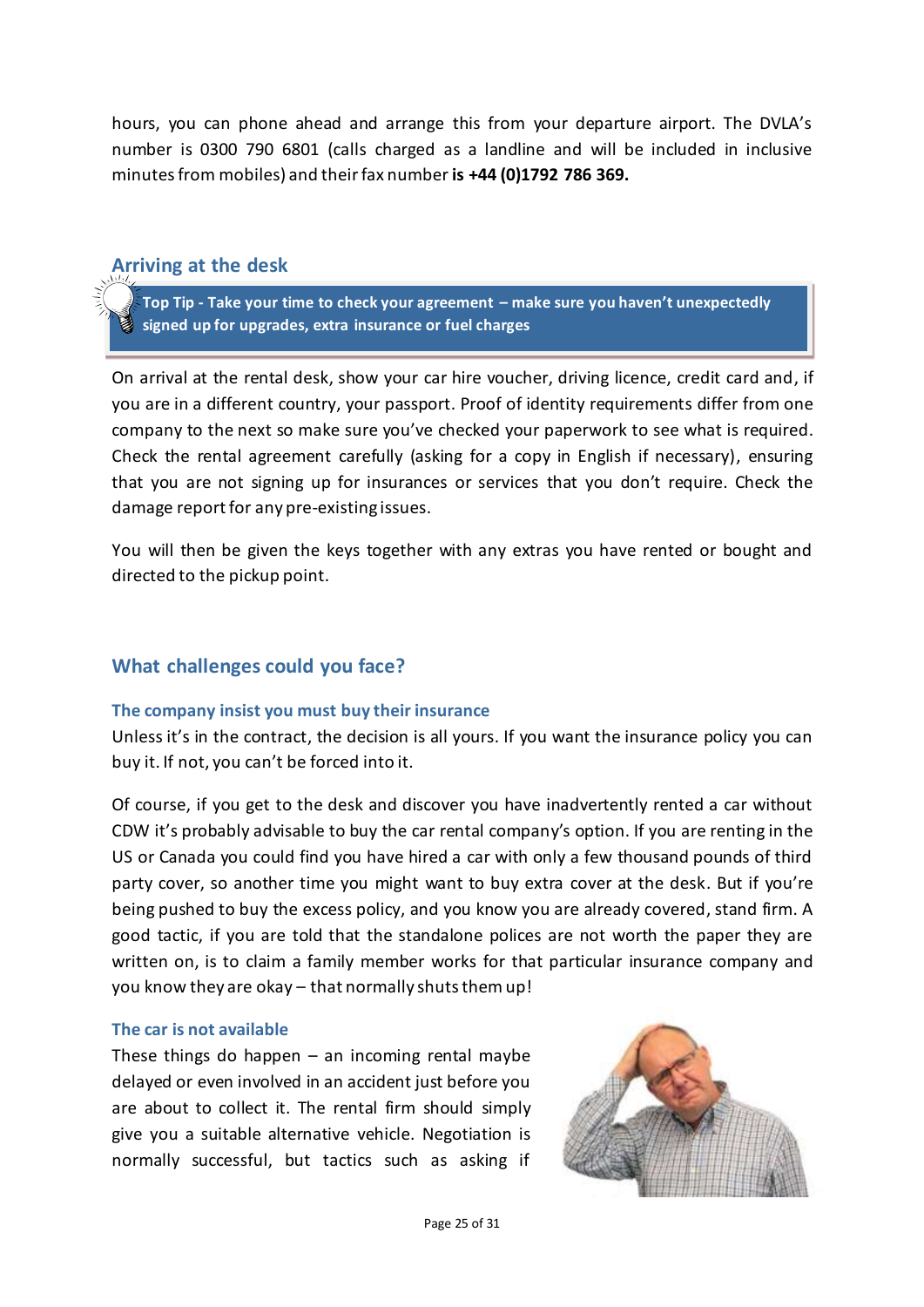another car can be delivered from a nearby branch can be useful.

#### **Extras are not available**

Perhaps you booked snow chains but there are none to fit your car. Agree that you will buy some from a service station along the way and they will reimburse you.

### **Checking the car**

**Top Tip - Do check the car inside and out before you leave the depot. It will only take a few minutes and could save you hours later**

When you first see your rental car, do check that it's in the same condition as detailed on the damage report. If necessary, take photos of any damage (set the time and date on your camera as further evidence) and get the damage report amended.

- Check that the spare tyre is present. This is particularly important where the tyre is stored under, rather than in, the vehicle. If you don't, and it's not there when you return it, you could be charged.
- Check aerials (if any) are present. Switch on the radio and make sure you get a good reception.
- Check the fuel gauge is as stated on the handover paperwork.
- Check the clutch is working smoothly. Start the car and put it into fourth gear, push down on the clutch and then let it out slowly while stepping on the accelerator. If it doesn't stall (and it should) when you have fully released the clutch, request a different vehicle.
- Check for chips in the windscreen. Claims for damaged windscreens are the most common for many car hire excess insurers. A quick check now can avoid needing to make a claim later.

Check you have the contact details for your rental firm and their breakdown service. Also make sure you have any mandatory items required to keep you legal on the road. Some countries require high-vis jackets to be carried, breathalyser kits or emergency triangles. Your rental firm should have supplied them but do check.

#### **When you leave the depot**

If you need to return the car full of fuel it's well worth looking for a petrol station nearby to use upon your return.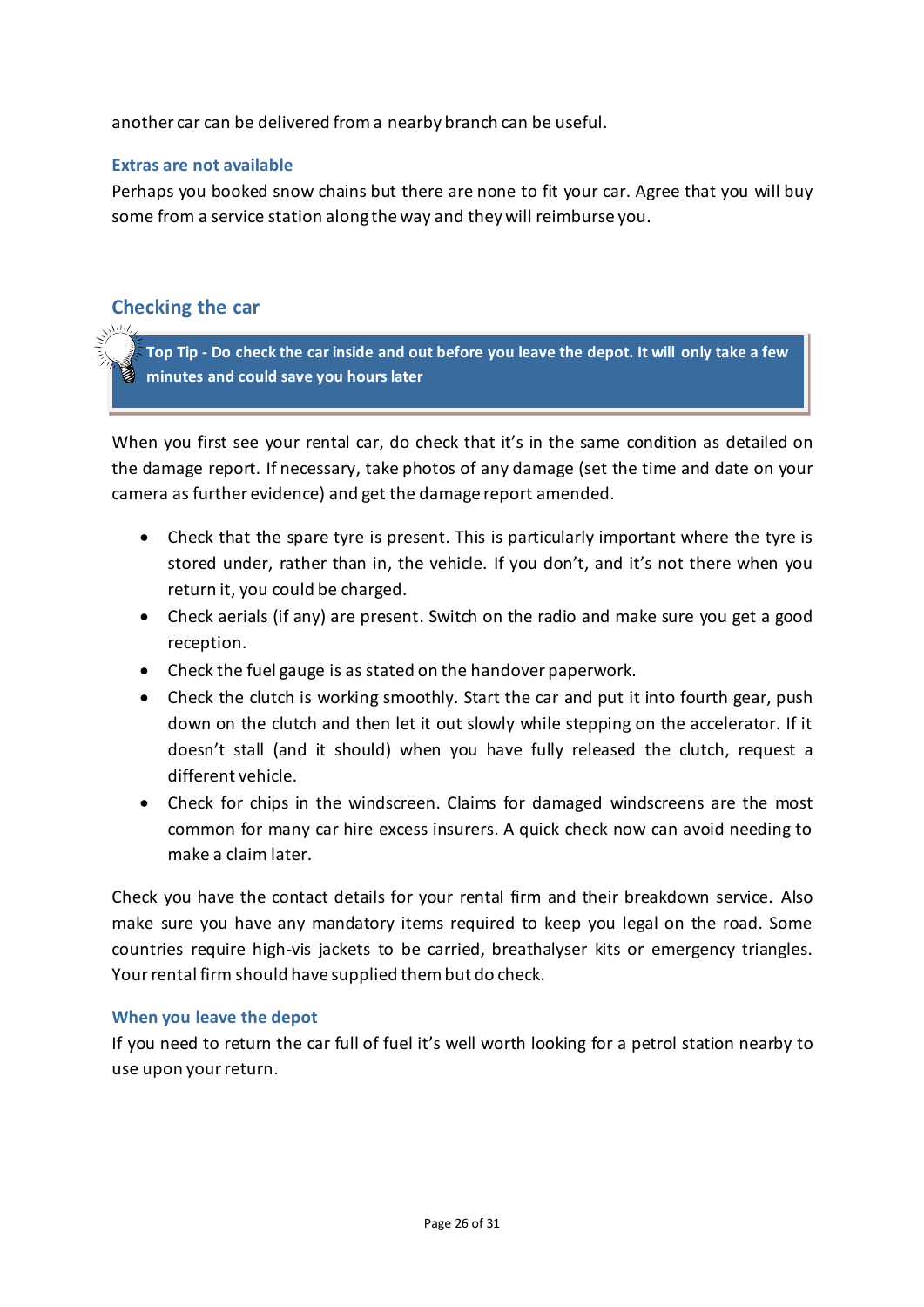#### **Driving the car**

**Top Tip - If your keyring shows details of your rental car take off the key and put the keyring in the glove compartment during the rental. There is no point in steering a thief to your car!** 

Despite the fact that you're on holiday, you do have a responsibility to look after your hire car.

Car rental firms buy the majority of their cars on the basis that they will resell them to the manufacturer at an agreed price at a fixed future date. They buy them at the start of the season and sell most at the end. So cars need to be in forecourt-ready condition on their return.

If you damage their car the company will need to repair it and will charge you for at least part of these costs through the excess charge you are liable for. The charge for repair will normally be advised to you at the time – you won't have the option of getting a range of quotes to see which is most competitive, so treating the car with care and respect really is the best approach.

While the car is in your possession:

- Read the terms and conditions of your rental agreement so that you understand the restrictions e.g. driving off road or taking the car on a ferry.
- Drive within the local laws of the land. The [AA](http://www.theaa.com/motoring_advice/overseas/countrybycountry.html) provides excellent guidance about driving in different countries.
- If the keyring includes details of the vehicle registration plate of the vehicle, remove it and store in the glove compartment. In the event of theft, your theft protection policymay be invalid if you can't return the keys to the rental firm.
- Be careful at the fuel pump especially if you have been supplied with a diesel and you normally drive a petrol car. Some insurance policies will cover misfuelling, but only to the extent that they will suck out the wrong fuel and clean the pipes, not that they will repair damage if you have driven the car around on the wrong type of fuel.
- If you do have an accident follow the instructions issued by your rental firm. If the police are involved get a copy of their report.
- If you lock yourself out of your car call your rental company. They will arrange for a local approved agent to access your car. If you have a standalone excess policy you may be insured for this so can recover any costs involved.
- The same applies if the car breaks down don't use unauthorised third parties. If they damage the car, the rental company will hold you responsible.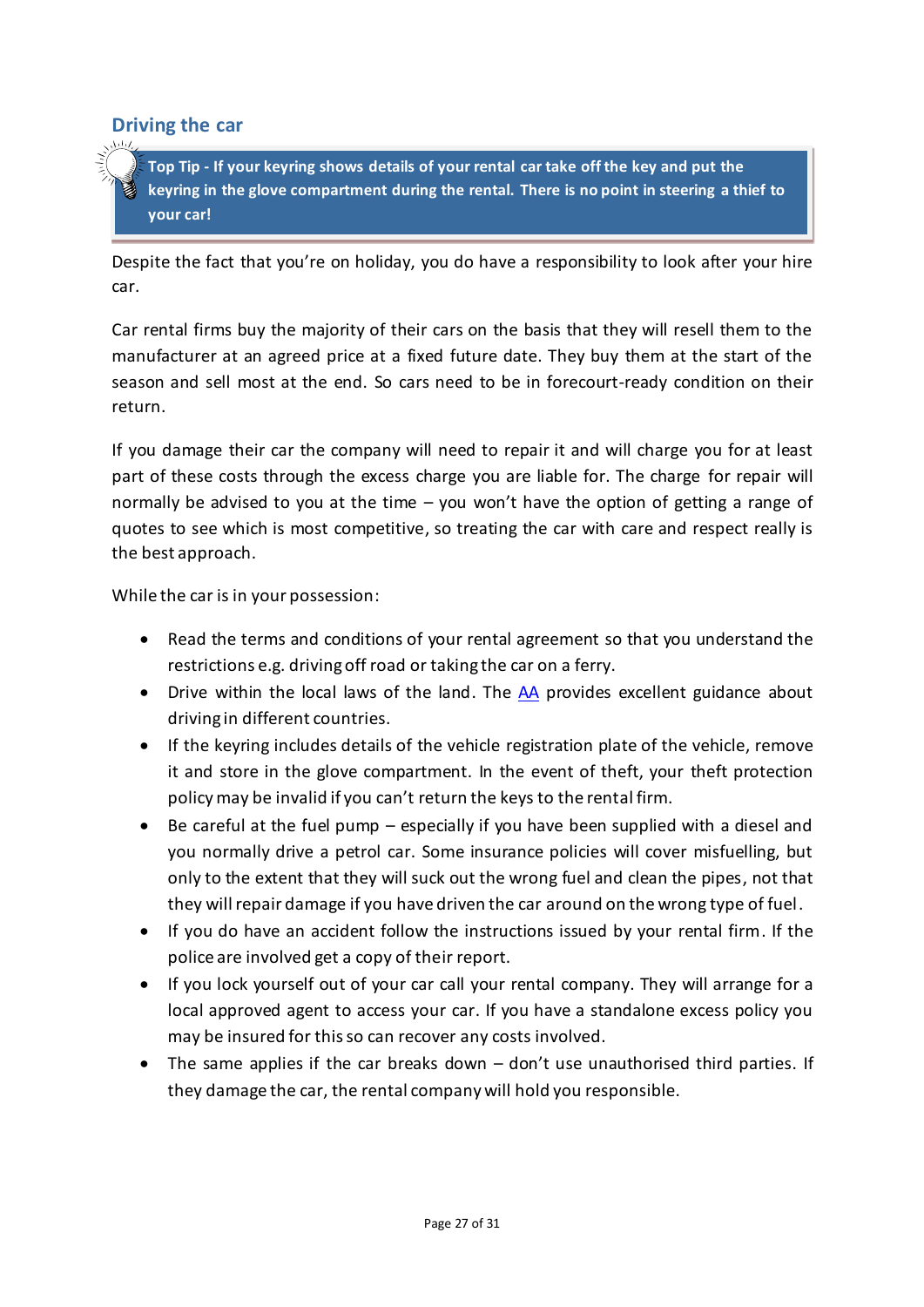# **Returning your car**

Make sure you understand your fuel policy. If you need to return the car with a full tank, find the nearest garage to your drop off point. When you have filled up, keep the receipt. Car hire firms are well used to customers trying to fill up 50 miles away and hoping the gauge still looks full on its return, and many now stipulate that a receipt is shown on drop off. Without a receipt, you run the risk that you will be charged both for missing fuel and an administration fee.

Top Tip - A few minutes with a dustpan and brush makes a big difference to the impression you will give to the rental firm as to how you have looked after their vehicle

You won't be expected to return the car spotless, but it should be presentable. Some car hire firms will levy cleaning fees for sand in cup holders or ice cream smears on upholstery – anything between £15 - £35. So if the car is looking messy, use a vacuum in a local garage.

Check that you have all your belongings; it's unlikely you'll be able to retrieve any lost items later.

If you think you're likely to be late returning the car, try to arrange this upfront. Even if you are only half an hour late you could be charged an extra day's hire.



# **Drop off**

Try to get the car checked over – inside and out – by a member of staff before you leave. That way you will have the paperwork showing the car was dropped off in a satisfactory condition. This is not a guarantee that you won't be charged at a later date but it's a good start.

If it's part of your rental contract, make sure you agree that the fuel is at the correct level.

#### **If there is damage**

Agree the extent of the damage. If you are charged there and then and have an excess insurance policy, get a copy of the damage report, receipt for payment and retain your credit card bill. Keep them safe so that you can make your claim when you get back to the UK.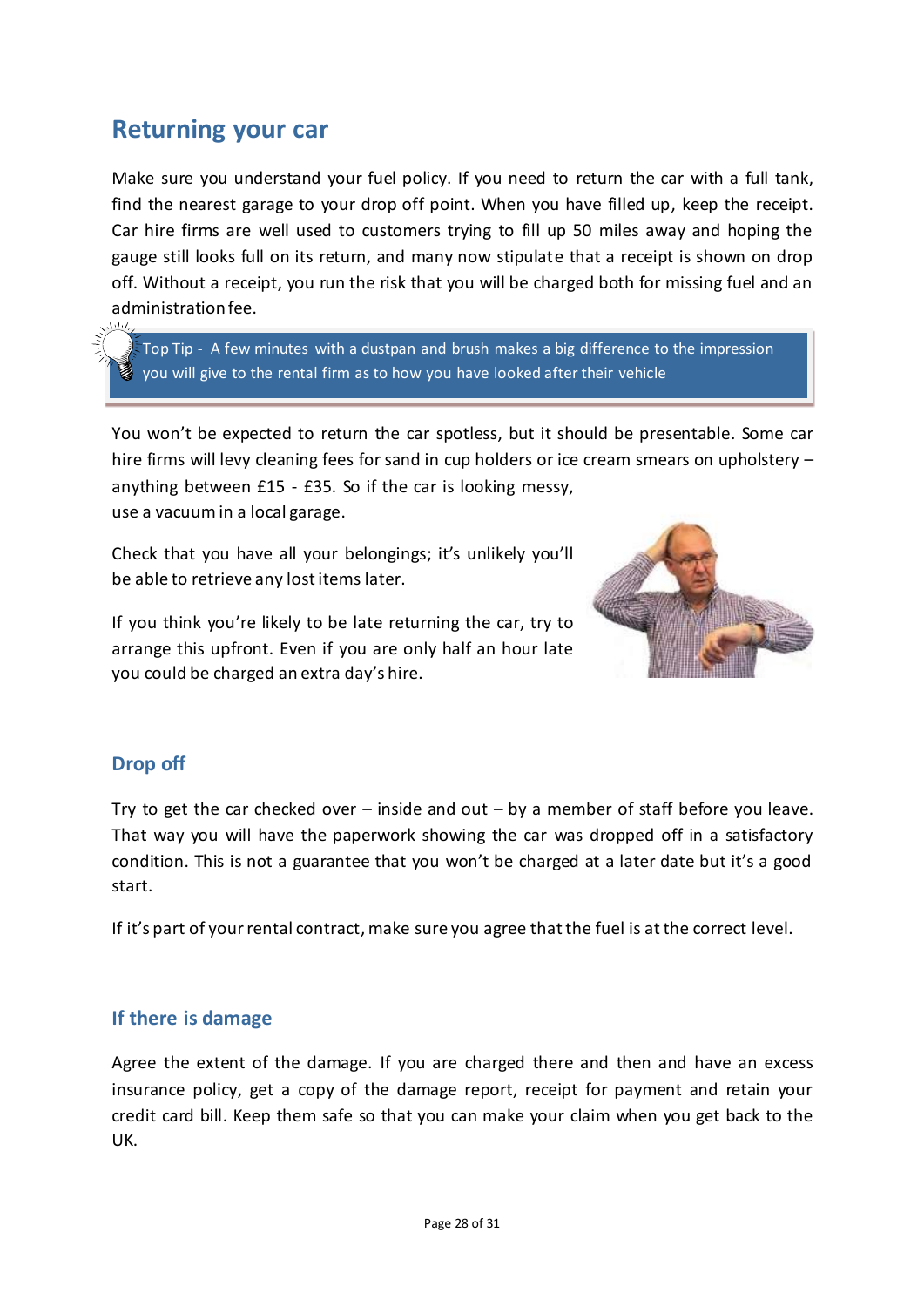# **After the rental**

Keep all the paperwork from your rental, together with any insurance documents. There is always a chance that the rental firm will find some damage after you have left and then email you with the details and debit your credit card.

If you have an excess insurance policy you will still be able to claim, but do so within 30 days of your return home.

# **Unhappy?**

If you are unhappy with any aspect of your car rental experience, do raise your concerns at the time – always give the company a chance to respond to your issue. If you are still unhappy, contact their Head Office.

If your issue can't be resolved, and you have rented through one of the leading international car hire brands in Europe, you have the option of seeking arbitration through the *European* [Car Rental Conciliation Service \(ECRCS\),](http://www.ecrcs.eu/) which assists customers with unresolved complaints concerning cross-border vehicle rentals within Europe.

In the UK the **BVRLA** performs a similar function.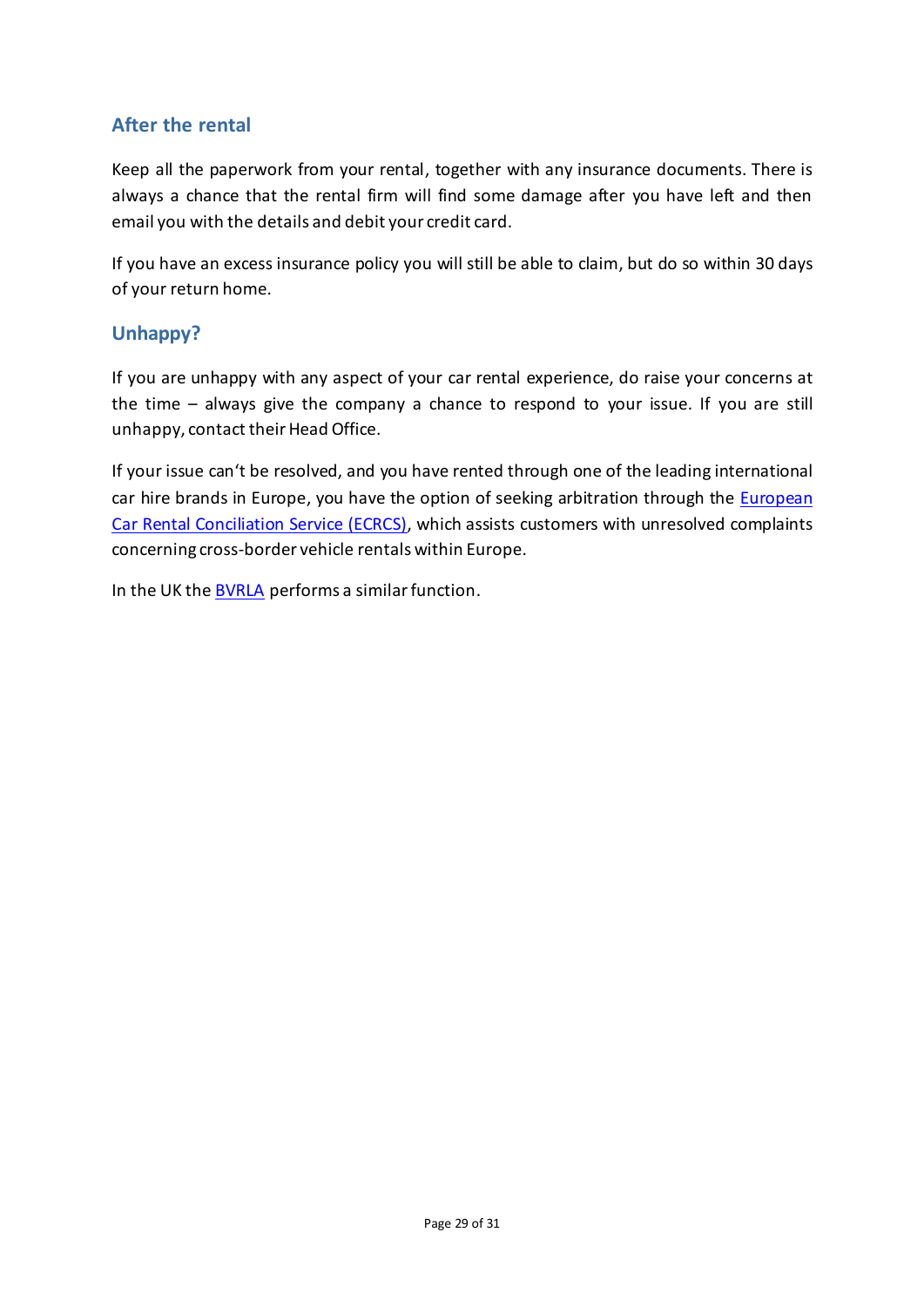# **Conclusion**

**Top Tip - Still got a question? I am here to help – 'Ask Mark' at [carhirechampion.co.uk](http://www.carhirechampion.co.uk/) is an easy way to get in touch with me**

I'm a great fan of car hire. Not just for the practicality of getting from airport to hotel quicker, easier, more comfortably and often cheaper than public transport, but in the many ways a car can enhance your holiday. Yes, we'll all grumble about a heavy excess, but if

you're driving a nearly new car worth many thousands of pounds maybe a better attitude is to be pleasantly surprised to be not held responsible for the whole value. In any case, excess insurance can cover many liabilities for a very modest outlay, meaning less financial risk than if you were driving your own car.

Remember the vast majority of car rentals so entirely without incident – so take reasonable precautions, be sensible and go and enjoy yourselves.



Having read this guide you will hopefully have a better understanding of the car hire process, know how to avoid the pitfalls and get the very best value from your car hire – and able to take advantage of the best offers for years to come.

If you still have questions why not visit the carhirechampion.co.uk website – if you still can't find an answer feel free to 'Ask Mark' through the website and I will get right back to you.

Happy hiring!

Mark Bower

The Car Hire Champion

[www.carhirechampion.co.uk](http://www.carhirechampion.co.uk/)

[www.moneymaxim.co.uk](http://www.moneymaxim.co.uk/)

Call us FREE on 0800 520 0699, or on +44 (0) 1183 218197 from a mobile or overseas.